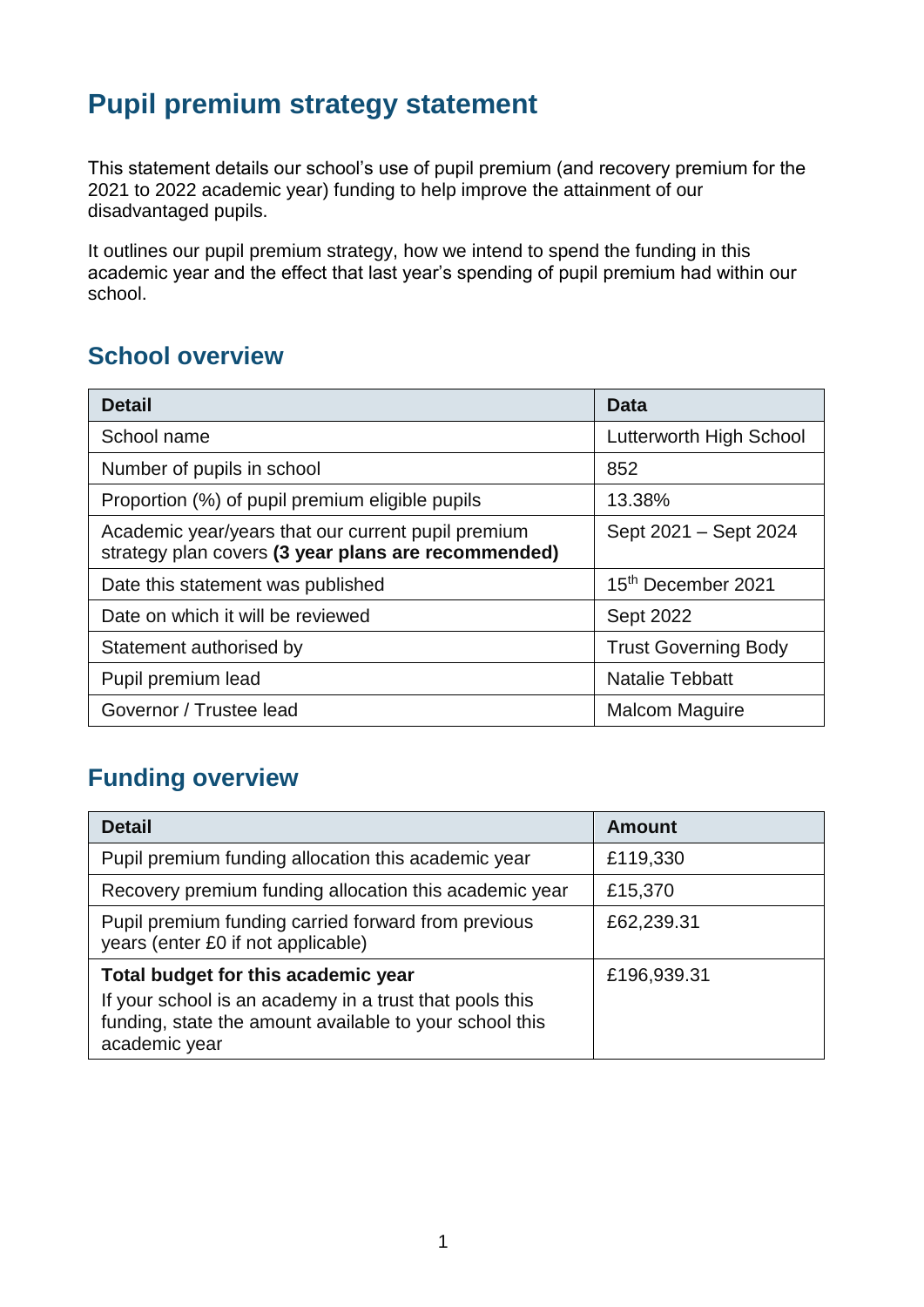## **Part A: Pupil premium strategy plan**

### **Statement of intent**

At Lutterworth High School, we have the highest aspirations for every student.

Our use of the Pupil Premium and Recovery Premium is underpinned by diagnostic evaluation of our students' challenges, needs and strong educational evidence informed by the EEF (Educational Endowment Foundation).

The four aspects of our philosophy are:

- i) Quality first teaching
- ii) No child left behind
- iii) Providing opportunity
- iv) Removing barriers to learning

#### **Quality first teaching**

We have an unerring focus on improving the quality of teaching<sup>1</sup>. Teachers and support staff utilise the 5 P's to ensure that our PP students make significant progress in lessons. Improving the quality of teaching and learning is at the heart of our CPD programme. We recognise the role of high quality intervention by support staff in class.

#### **No child left behind**

We rigorously analyse a range of student outcomes to ensure that no student is left behind. Where a student is making less progress, we will quickly intervene. We commission high quality tutoring when academic intervention is needed. We want all students to develop a love of reading. Our aim is to ensure that all disadvantaged students have reading ages in line with their peers and age.

#### **Providing opportunity**

 $\overline{a}$ 

We want to ensure that all Pupil Premium students have access to the same opportunities as their peers. Students are supported to complete 'The Emerald Way' gaining enrichment experiences in culture, competition, creativity and charity to increase their self-confidence and appreciation of the wider contribution they can make to society. We will support students to access the wide range of trips and educational visits that take place at Lutterworth High School and enable students to find their passion through participation in the arts, sport and STEM opportunities. Visits to

<sup>&</sup>lt;sup>1</sup> Sir John Dunford PP Champion was unequivocal in stating that quality first teaching would make a significant difference for PP students. The Sutton Trust Report 2011 identified the impact of high quality teaching as 1.5 years of learning compared to 0.5 years where the teaching was of a poor quality.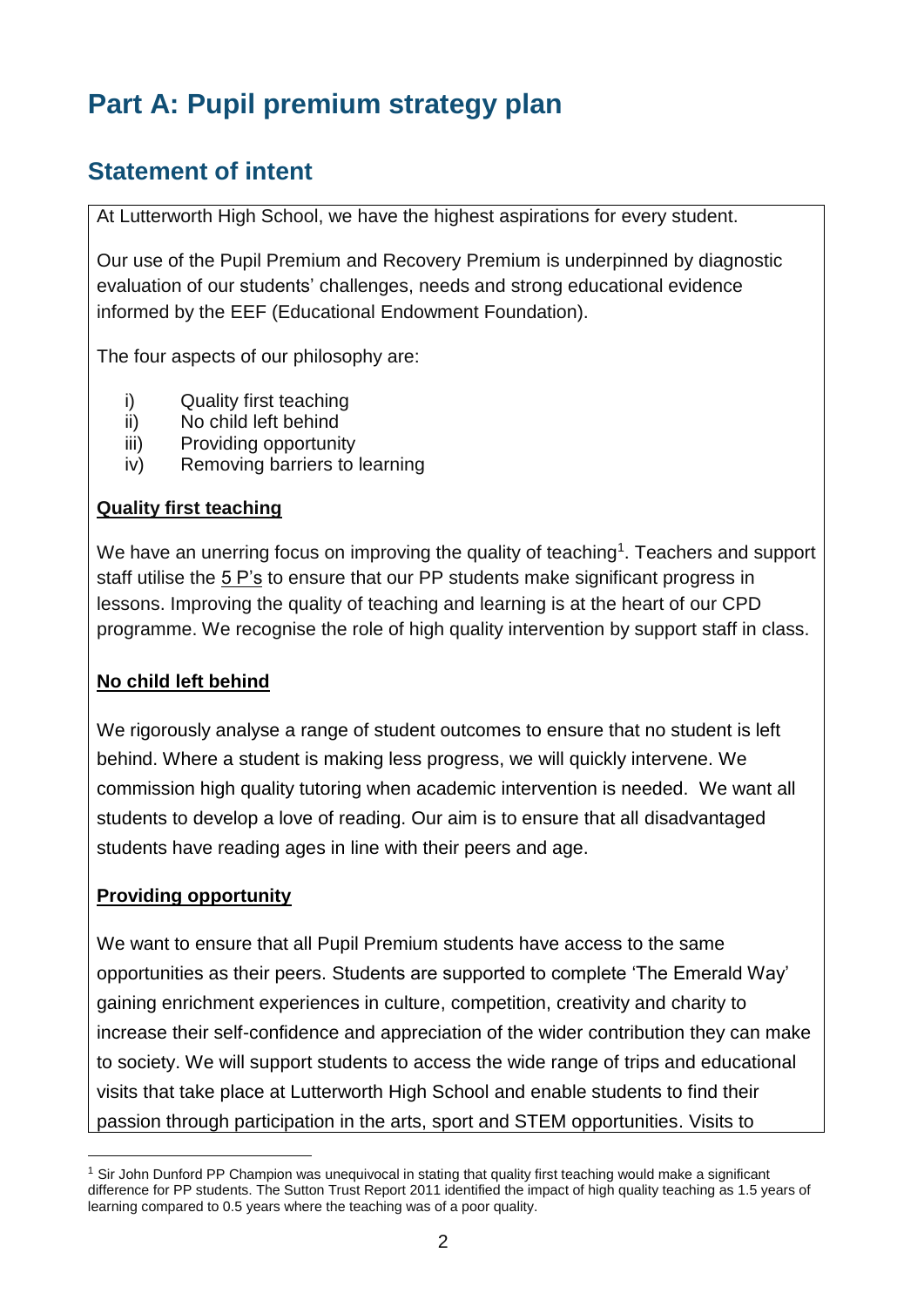Oxbridge and Russell group Universities are an important aspect of raising aspirations. Higher attaining Pupil Premium students join the 'Brilliant Club.'

#### **Removing barriers to learning**

Where barriers to learning are identified, we will quickly act to remove the barrier. Ensuring high attendance by Pupil Premium students and looking after their well-being are high priorities.

### **Challenges**

This details the key challenges to achievement that we have identified among our disadvantaged pupils.

| <b>Challenge</b><br>number | <b>Detail of challenge</b>                                                                                                                                                                                                                                                                                                                                                                                                                                                                                                                                                                                                                                                                                                                                          |
|----------------------------|---------------------------------------------------------------------------------------------------------------------------------------------------------------------------------------------------------------------------------------------------------------------------------------------------------------------------------------------------------------------------------------------------------------------------------------------------------------------------------------------------------------------------------------------------------------------------------------------------------------------------------------------------------------------------------------------------------------------------------------------------------------------|
| 1                          | Ensuring all students make good academic progress regardless of their<br>background or starting point.<br>In 2019, outcomes showed that the P8 score for disadvantaged students was<br>0.04 compared to their peers whose P8 score was 0.2. The challenge is to<br>ensure disadvantaged students achieve at least a positive progress 8 score<br>and that they continue to close the gap between them and their peers.                                                                                                                                                                                                                                                                                                                                              |
| $\overline{2}$             | Engaging higher attaining students in an academically challenging curriculum<br>that opens doors to further study, careers and aspirational life goals.<br>There are a number of disadvantaged students in each year group at LHS that<br>have high prior attainment (HPA = KS2 Scaled score greater than 110). The<br>2022 year 11 cohort are unusual because there are no HPA students. In year<br>10, 11% are HPA's, in year 9, 5% are HPA's. In year 8, 7% are HPA's and in<br>year 7, 4% are HPA's. In addition, 55% of the total PP cohort are middle prior<br>attaining students. Analysis of options choices for these students show that<br>without guidance and support in decision making, students do not choose<br>ambitious and challenging pathways. |
| 3                          | The challenge is to ensure all pupil premium students achieve 'the basics' of a<br>grade 4+ in Maths and English in year 11.<br>Assessments have shown that fluency in literacy and numeracy is less likely to<br>be at an age appropriate level for pupil premium students. For example, there<br>is a 3 year gap between the reading ages of PP students in the 2021 year 7<br>cohort compared with non-PP students. In the year 11 cohort there is a 1.5<br>year gap in reading ages.                                                                                                                                                                                                                                                                            |
| 4                          | Encouraging and supporting disadvantaged students to access the same<br>range of co-curricular activities and memorable experiences as their peers.<br>School data shows that students in receipt of pupil premium are less likely to<br>engage with the rich variety of co-curricular opportunities, trips and residential<br>visits available and therefore miss opportunities to develop the cultural capital<br>and the wider sense of belonging.                                                                                                                                                                                                                                                                                                               |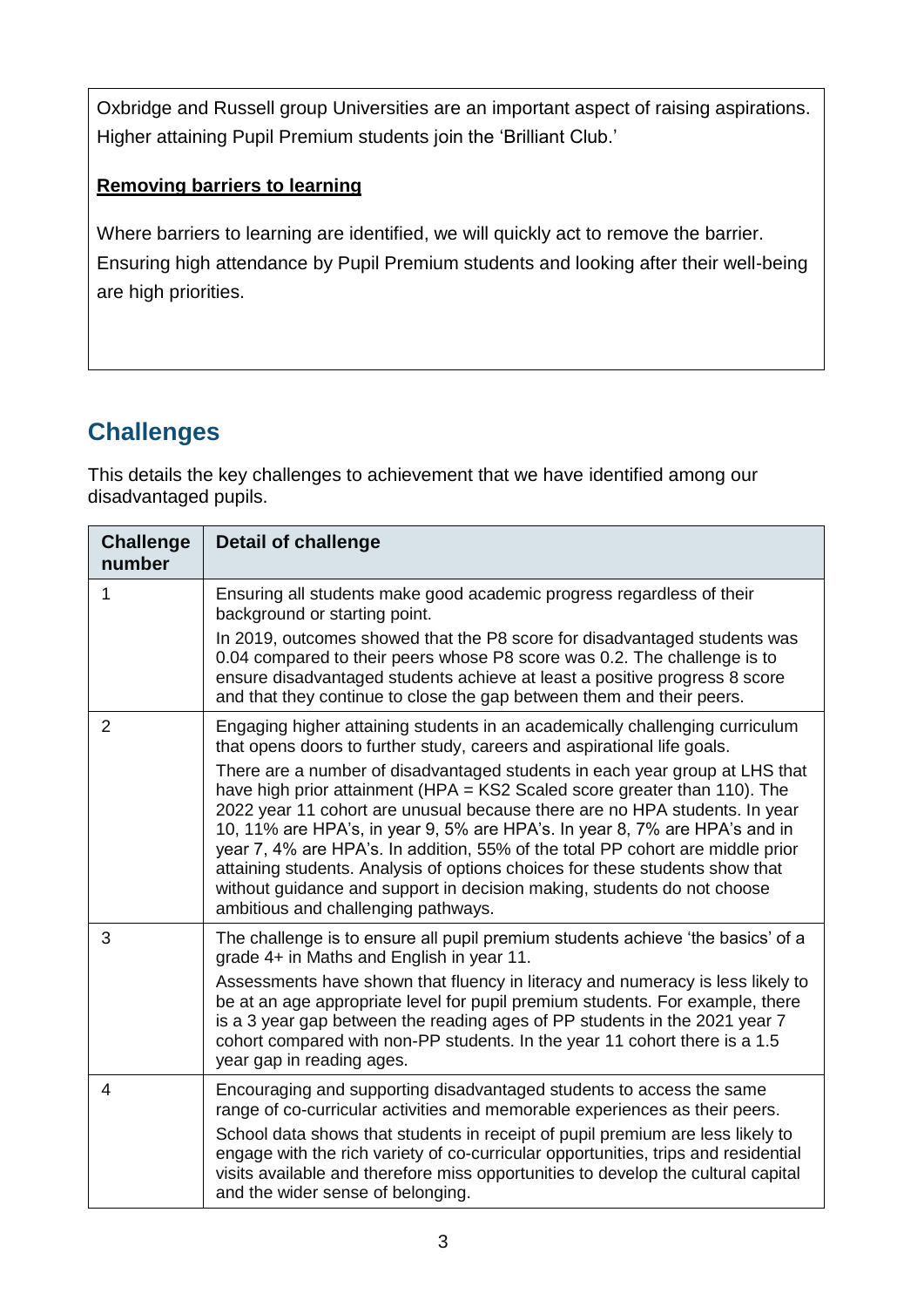| 5 | The challenge is to re-establish routines, standards and achieve good levels of<br>attendance for all disadvantaged students.                                                                                                                                                                                                                                                                                                                                                                                                                                                                                  |
|---|----------------------------------------------------------------------------------------------------------------------------------------------------------------------------------------------------------------------------------------------------------------------------------------------------------------------------------------------------------------------------------------------------------------------------------------------------------------------------------------------------------------------------------------------------------------------------------------------------------------|
|   | Research (National and in-school) has shown that disadvantaged students<br>have been worst affected by partial school closures and ongoing disruption due<br>to Covid-19. In particular with inconsistent attendance (to remote learning and<br>generally) and also in returning to school routines and structure.<br>Disadvantaged students in secondary schools had fallen even further behind<br>by the 2021 summer term, compared to where they were in the 2020 autumn<br>term.<br>https://epi.org.uk/publications-and-research/epi-research-for-the-department-<br>for-education-on-pupil-learning-loss/ |

### **Intended outcomes**

This explains the outcomes we are aiming for **by the end of our current strategy plan**, and how we will measure whether they have been achieved.

| <b>Intended outcome</b>                                                                                                                                                                     | <b>Success criteria</b>                                                                                                                                                                                                                              |  |
|---------------------------------------------------------------------------------------------------------------------------------------------------------------------------------------------|------------------------------------------------------------------------------------------------------------------------------------------------------------------------------------------------------------------------------------------------------|--|
| Students in receipt of the pupil<br>premium make positive progress<br>relative to their starting points.                                                                                    | From 2023 onwards, outcomes for pupil premium<br>students show a positive progress 8 score.                                                                                                                                                          |  |
|                                                                                                                                                                                             | Progress outcomes for pupil premium students are<br>consistently good across all subjects.                                                                                                                                                           |  |
| Curriculum equity is prioritised<br>and higher attaining PP students<br>access an academically<br>challenging curriculum that leads<br>them to level 3 post 16 study or<br>apprenticeships. | By the end of our current plan, in 2024, entries for<br>disadvantaged students into the e-bacc suite of subjects<br>are in line with the national average for all students.<br>All HA students access post 16 study or<br>apprenticeships at level 3 |  |
| Students' literacy and numeracy<br>skills are at an age expected level                                                                                                                      | All pupil premium students achieve 'the basics' of a<br>grade 4+ in Maths and English in year 11                                                                                                                                                     |  |
| as they progress through KS3 and<br>KS4.                                                                                                                                                    | Annual reading assessments show disadvantaged<br>students make expected progress with reading at LHS                                                                                                                                                 |  |
| Pupil premium students access<br>the same range of co-curricular<br>activities as their peers.                                                                                              | By the end of our current plan, all pupil premium<br>students achieve 'The Emerald Way' and receive<br>certificates that are valued and used to support transition<br>to post 16 study.                                                              |  |
|                                                                                                                                                                                             | Attendance figures show pupil premium students are<br>accessing the full range of co-curricular activities, trips<br>and experiences.                                                                                                                |  |
| Students and families are<br>supported to re-establish the                                                                                                                                  | Pupil premium students' attendance improves to pre-<br>pandemic levels quickly.                                                                                                                                                                      |  |
| routines, expectations and<br>structure of school                                                                                                                                           | By the end of this plan, attendance of disadvantaged<br>students' attendance exceeds 96%.                                                                                                                                                            |  |
|                                                                                                                                                                                             |                                                                                                                                                                                                                                                      |  |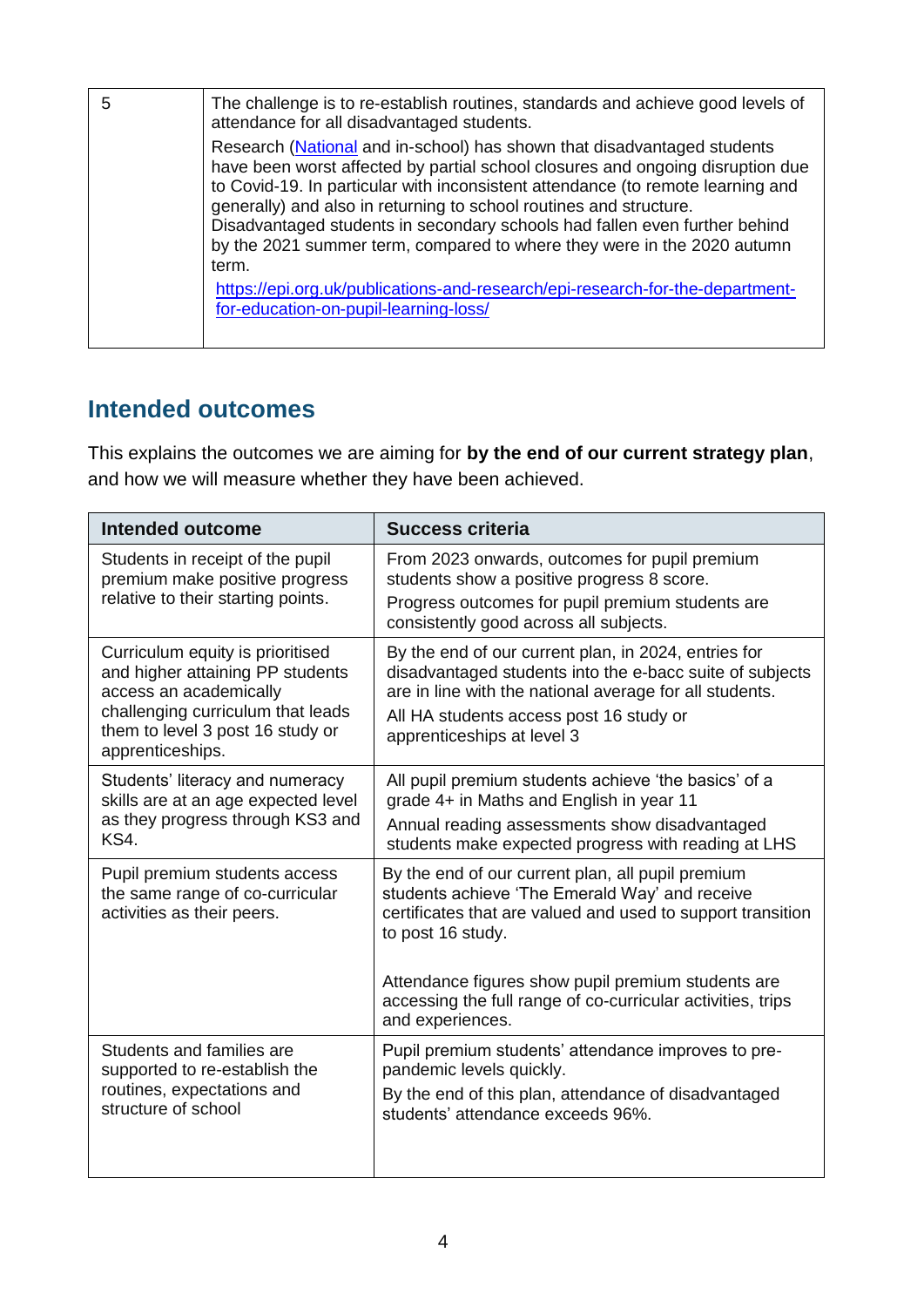### **Activity in this academic year**

This details how we intend to spend our pupil premium (and recovery premium funding) **this academic year** to address the challenges listed above.

#### **Teaching (for example, CPD, recruitment and retention)**

Budgeted cost: £ *34,832.63*

| <b>Activity</b>                                                                                                                                                                                                                              | <b>Evidence that supports this</b><br>approach                                                                                                                                                                                                                                                                                                                                     | <b>Challenge</b><br>number(s)<br>addressed |
|----------------------------------------------------------------------------------------------------------------------------------------------------------------------------------------------------------------------------------------------|------------------------------------------------------------------------------------------------------------------------------------------------------------------------------------------------------------------------------------------------------------------------------------------------------------------------------------------------------------------------------------|--------------------------------------------|
| Teacher professional<br>development.<br>Funding for cover to<br>enable 6 teachers to<br>complete relevant<br>NPQ's or the<br><b>Outstanding Teacher</b><br>Programme<br>Funding to cover exam<br>board training for 10<br>teachers/subjects. | DfE - Delivering World-Class Teacher<br>Development (June 2021)<br>"Teachers are the foundation of the<br>education system – there are no great<br>schools without great teachers. The<br>quality of teaching is the single most<br>important in-school factor for improving<br>student outcomes - and is particularly<br>important for pupils from disadvantaged<br>backgrounds". | 1, 2, 3, 5                                 |
| <b>HLTA</b> support in Maths<br>Working with the<br>teacher in set 6 the<br>HLTA complements the<br>classwork with high<br>quality small group<br>work in KS4 & KS3 - 20<br>hours per week                                                   | <b>Teaching Assistant Intervention - EEF</b><br>This approach has been successful in<br>previous years in raising the attainment<br>and accelerating progress in maths of<br>students working below age related<br>expectations.                                                                                                                                                   | 1, 3                                       |
| <b>HLTA Literacy support</b><br>in English<br>Working with the<br>teacher the HLTA<br>complements the<br>classwork with high<br>quality small group<br>work at KS4, 4 Hrs PW                                                                 | <b>Teaching Assistant Intervention - EEF</b><br>This strategy aims to replicate the<br>model used successfully in maths at<br>LHS but targeting students in KS4<br>working below age related expectations<br>in English.                                                                                                                                                           | 1, 3                                       |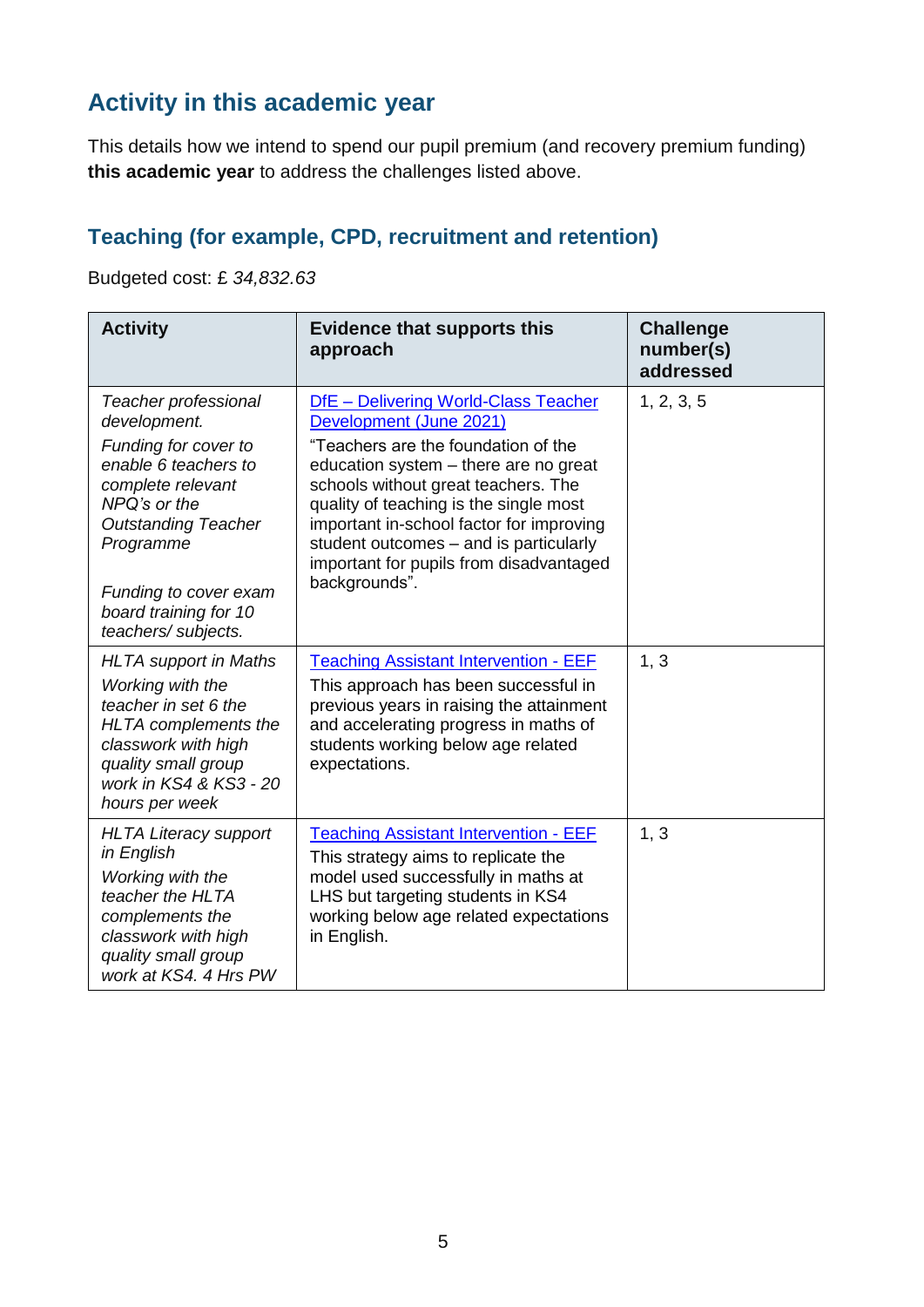| Fund 0.26 additional<br><b>UPS teacher of English</b><br>to run catch-up literacy<br>programme in years 7,<br>8 and 9.8 hours per<br>week<br>(25% PP Funded/75%)<br>of 26.67% school led<br>tutoring)                                                                                                         | Reading Comprehension Strategies -<br><b>EEF</b><br>"Lower attaining pupils appear to benefit<br>in particular from the explicit teaching of<br>strategies to comprehend text".<br>Previous in-house evaluation of the<br>catch up 7 provision led to the<br>extension of this successful<br>intervention. In December 2021, of the<br>40 English CU7 students, 53.5% (N=23)<br>made positive progress in their reading<br>ages since the intervention started in<br>September and left the intervention<br>programme.<br>The remaining students continued with<br>the second phase of CU7 intervention<br>as their reading comprehension level<br>was still below the 90th percentile. By<br>July 2021, 70.6% (N=16) of the second<br>phase English CU7 cohort made<br>progress in their reading age. Of these<br>students<br>1+ year progress $- 87.5%$ (N=14).<br>$\cdot$ 2+ year progress - 50% (N=8)<br>$-3+$ year progress $-31.3%$ (N=5)<br>$\cdot$ 4+ year progress $-$ 25% (N=4) | 1, 3       |
|---------------------------------------------------------------------------------------------------------------------------------------------------------------------------------------------------------------------------------------------------------------------------------------------------------------|-------------------------------------------------------------------------------------------------------------------------------------------------------------------------------------------------------------------------------------------------------------------------------------------------------------------------------------------------------------------------------------------------------------------------------------------------------------------------------------------------------------------------------------------------------------------------------------------------------------------------------------------------------------------------------------------------------------------------------------------------------------------------------------------------------------------------------------------------------------------------------------------------------------------------------------------------------------------------------------------|------------|
| Purchase the GL<br><b>Assessment Suite</b><br>Assess all students for<br>reading and spelling<br>ages<br><b>Pupils Attitudes to</b><br><b>School and Self</b><br>assessments to support<br>pastoral intervention<br>Assess year 7-<br><b>Cognitive Ability Test</b><br>Progress tests in Maths<br>and Science | Feedback - EEF<br>Standardised tests   Assessing and<br><b>Monitoring Pupil Progress  </b><br><b>Education Endowment Foundation  </b><br><u>EEF</u><br>Assessing students' understanding so<br>teachers, parents and students know<br>what needs to be improved<br>The use of standardised assessments<br>has been prioritised during and after the<br>pandemic to support classroom<br>teachers to diagnose and identify gaps<br>in learning and barriers to progress that<br>have emerged.                                                                                                                                                                                                                                                                                                                                                                                                                                                                                              | 1, 2, 3, 5 |
| Small supported<br>reading groups<br>50 minute sessions<br>7 times per week with 7<br>different groups of<br>identified KS3 students<br>reading below<br>chronological age                                                                                                                                    | Analysis of reading and spelling<br>assessments from 2021 GL<br>Assessments<br><b>Reading Comprehension Strategies -</b><br>EEF<br>Using AR as homework and guided<br>class readers in lesson                                                                                                                                                                                                                                                                                                                                                                                                                                                                                                                                                                                                                                                                                                                                                                                             | 1, 3,      |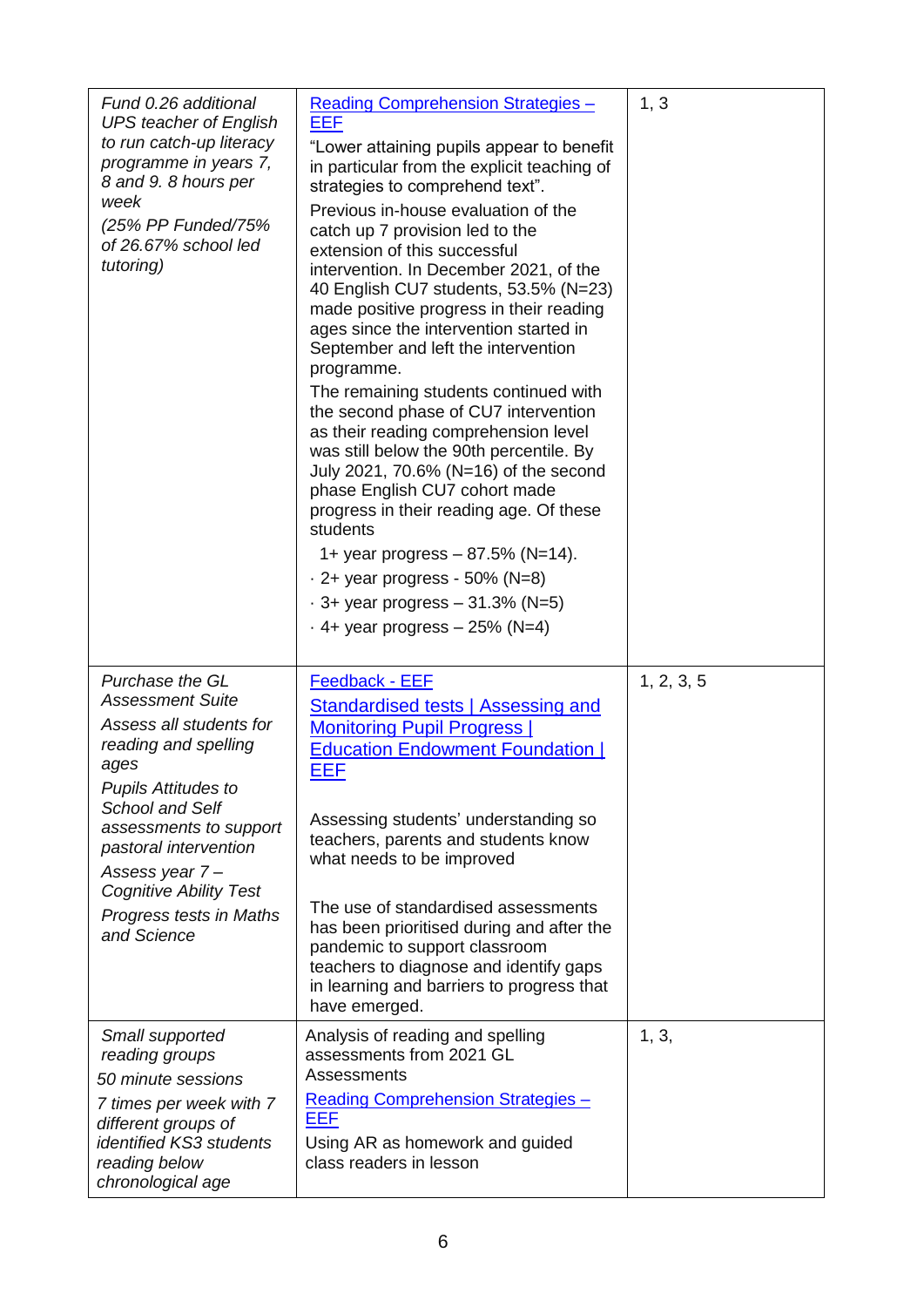| <b>SEND Assessments</b><br>Bespoke Ed Psyc<br>reports for identified<br><b>FSM</b> students                                                                                                                                                             | <b>SEND Code of practice</b><br>Remove a financial barrier to<br>diagnosis for SEND                                               | 1, 3          |
|---------------------------------------------------------------------------------------------------------------------------------------------------------------------------------------------------------------------------------------------------------|-----------------------------------------------------------------------------------------------------------------------------------|---------------|
| Improving secondary<br>writing - Comparative<br>judgement project                                                                                                                                                                                       | Daisy Christodoulou 2021 - No More<br><b>Marking</b>                                                                              | 1, 3          |
| Strategy in English to<br>evaluate progress with<br>writing at the KS2/3<br>transition and move<br>towards standardised<br>'writing ages' using<br>comparative<br>judgements                                                                            | <b>Feedback - EEF</b><br>Assessing students' understanding so<br>teachers, parents and students know<br>what needs to be improved |               |
| Provision of additional<br>resources that underpin<br>the effective delivery of<br>the curriculum.<br>Letting teachers 'teach'                                                                                                                          | National Food Strategy 2021 -<br>Recommendation 3: Launch new eat<br>and learn initiative for schools. Pg. 15                     | 1, 2, 3, 4, 5 |
| For example, provision<br>of ingredients for<br>cooking, access to<br>swimming lessons (year<br>7), sets of books for<br>class readers for tutor<br>time, art and DT<br>consumables and<br>assistive technology for<br>student use in the<br>classroom. |                                                                                                                                   |               |

#### **Targeted academic support (for example, tutoring, one-to-one support structured interventions)**

Budgeted cost: £ *45,048.60*

| <b>Activity</b>                                                                                                     | <b>Evidence that supports this</b><br>approach                                                         | <b>Challenge</b><br>number(s)<br>addressed |
|---------------------------------------------------------------------------------------------------------------------|--------------------------------------------------------------------------------------------------------|--------------------------------------------|
| NTP – Brilliant Club<br><b>Targeted intervention</b><br>for 84 students across<br>the school in Maths or<br>English | <b>Small Group Tuition - EEF</b><br><b>Recovery Premium - DfE</b><br>Brilliant Club impact report 2020 | 1, 2, 3, 5                                 |
| NTP - Equal Education                                                                                               | <b>Small Group Tuition - EEF</b><br><b>Recovery Premium - DfE</b>                                      | 1, 2, 3, 5                                 |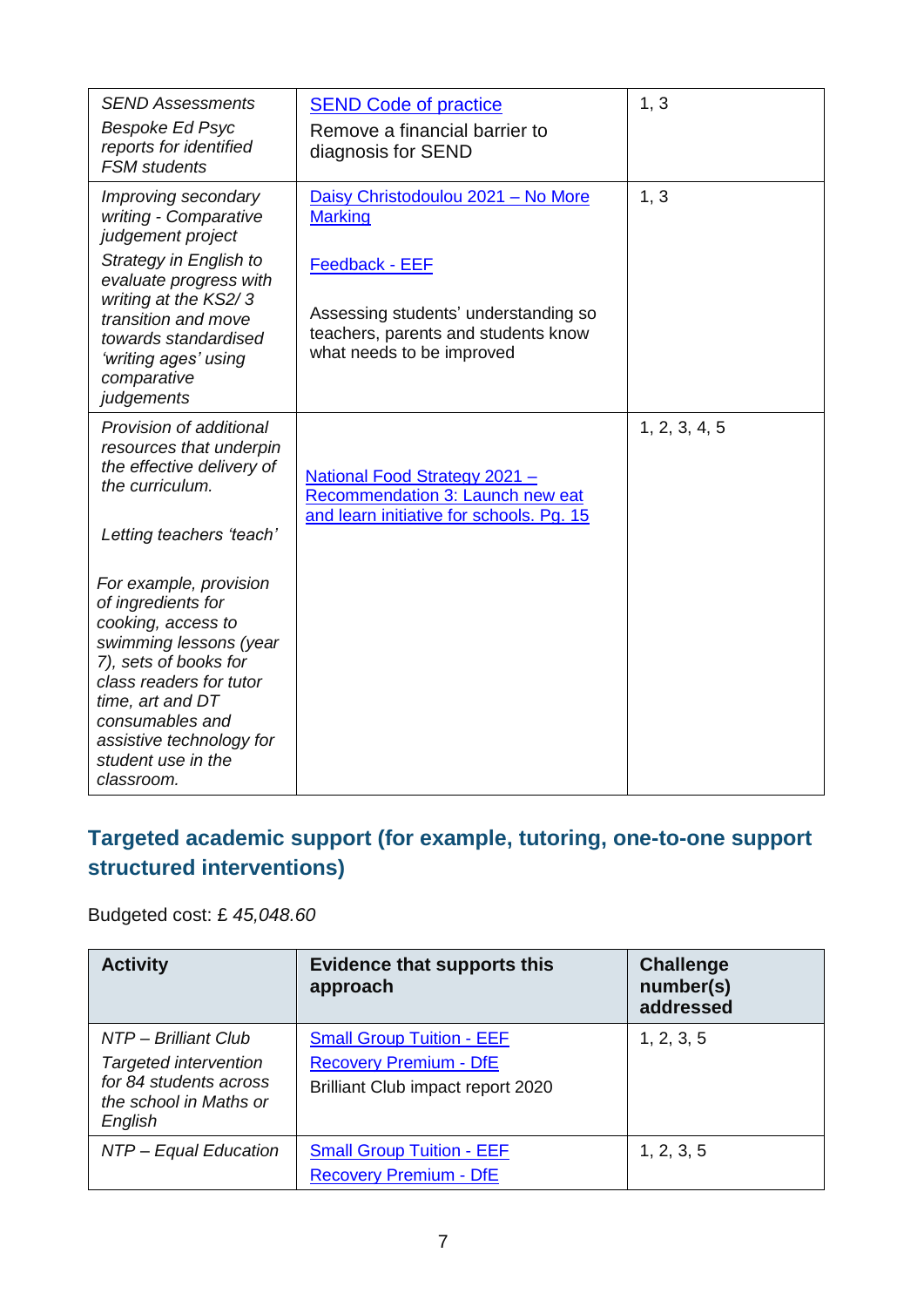| <b>Tutoring for SEND</b><br>students - 10 across<br>the school                                                                                           | Evaluation of our 2020/21 provision<br>pointed to great need for tutoring<br>with better provision for students<br>with SEND |                |
|----------------------------------------------------------------------------------------------------------------------------------------------------------|------------------------------------------------------------------------------------------------------------------------------|----------------|
| <b>School Led Tuition</b><br>Bespoke 1 to 1<br>academic tutoring for<br>individual students<br>(History)                                                 | <b>Small Group Tuition - EEF</b><br><b>Recovery Premium - DfE</b><br><b>School led tutoring - DfE</b>                        | 1, 3           |
| Employ an Academic<br>Coach                                                                                                                              | <b>Metacognition and self-regulation</b>                                                                                     | 1, 2, 3, 4, 5  |
| Working with year 10<br>and 11 students on a<br>one to one or small<br>group basis                                                                       |                                                                                                                              |                |
| <b>Accelerated Reader</b>                                                                                                                                | <b>Reading Comprehension Strategies -</b><br><u>EEF</u>                                                                      | 1, 3, 4, 5     |
| Up to 100 targeted<br>students with reading<br>ages below their<br>chronological age<br>supported by librarian<br>and through weekly<br>reading homework |                                                                                                                              |                |
| Summer school 2022                                                                                                                                       | <b>Summer Schools - EEF</b>                                                                                                  | 3, 4, 5        |
| 1 Week for year 6 into 7<br>during the summer<br>holiday with a literacy<br>and numeracy focus                                                           |                                                                                                                              |                |
| Funding for 25 places<br>to encourage<br>participation of<br>disadvantaged students                                                                      |                                                                                                                              |                |
| Music tuition and<br>graded examinations                                                                                                                 | <b>Participation in the Arts - EEF</b>                                                                                       | 1, 3, 4        |
| Opportunity for all PP<br>students to access<br>funded music tuition<br>through our network of<br>peripatetic music<br>teachers                          | Arts participation approaches can have<br>a positive impact on academic<br>outcomes in other areas of the<br>curriculum.     |                |
| <b>Brilliant Club - Scholars</b>                                                                                                                         | Impact report from 2020 - 2021 cohort.<br>Student voice feedback                                                             | $\overline{2}$ |
| 2 cohorts of 12 students<br>- year 8 and year 7<br>work with PhD tutor                                                                                   |                                                                                                                              |                |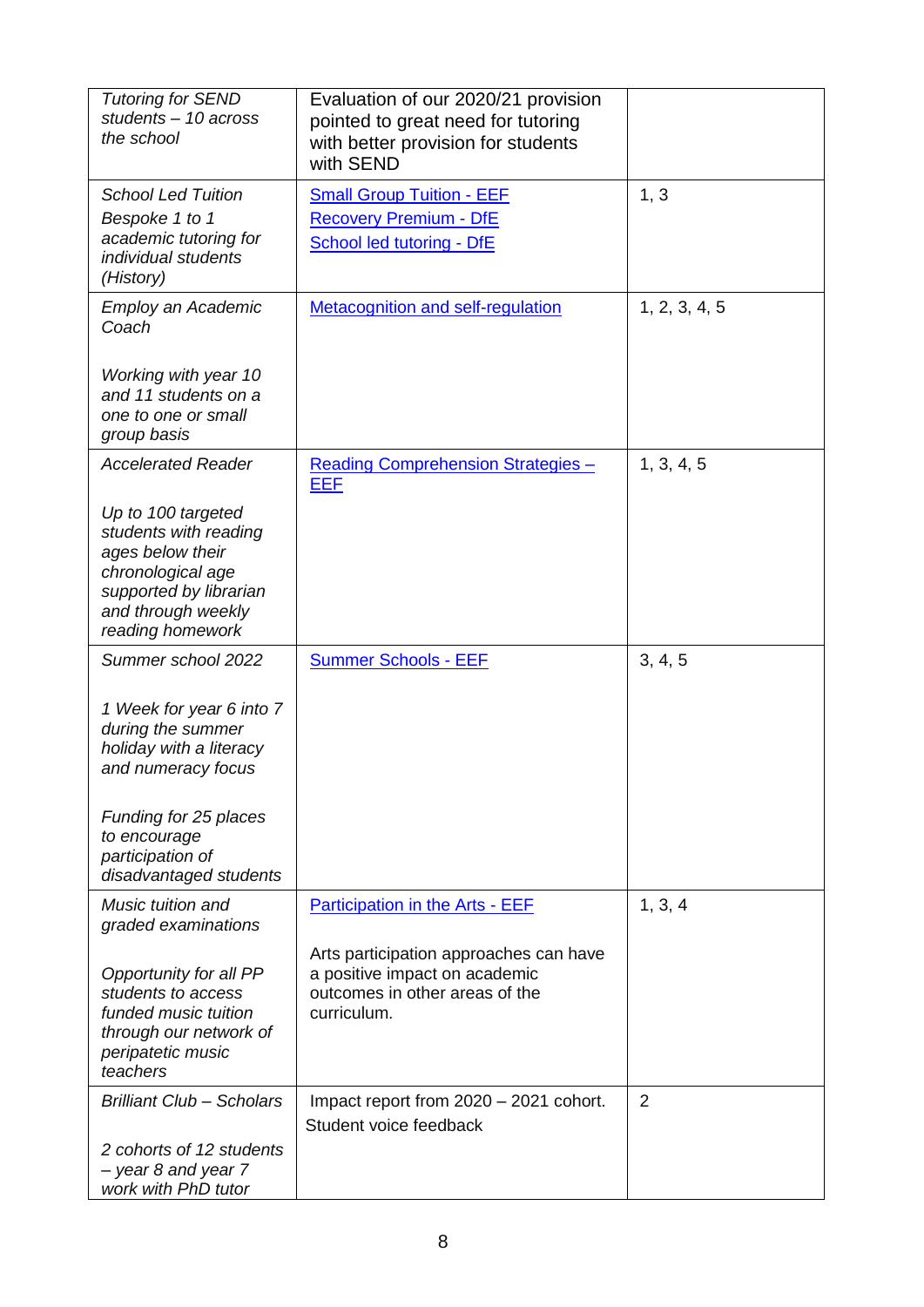| exploring issues<br>beyond the normal<br>curriculum and gain<br>understanding of<br>university study. |
|-------------------------------------------------------------------------------------------------------|
|-------------------------------------------------------------------------------------------------------|

### **Wider strategies (for example, related to attendance, behaviour, wellbeing)**

Budgeted cost: £ *118,373.47*

| <b>Activity</b>                                                                                                                               | <b>Evidence that supports this</b><br>approach                                                                                                                                                                                              | <b>Challenge</b><br>number(s)<br>addressed |
|-----------------------------------------------------------------------------------------------------------------------------------------------|---------------------------------------------------------------------------------------------------------------------------------------------------------------------------------------------------------------------------------------------|--------------------------------------------|
| Attendance officer and<br>manager                                                                                                             | PP attendance at LHS is lower than the<br>general population and has been more<br>adversely affected during the Covid-19<br>pandemic.<br>Impact of attendance on attainment                                                                 | 1, 2, 3, 4, 5                              |
| <b>GL PASS Tests</b><br>Identify students with<br>low attitude to self and<br>school and apply the<br>strategies identified in<br>the GL      | <b>GL Assessment research and nationally</b><br>standardised results<br>June 2021 in school trial showed<br>promising impact, 75% improving their<br>score over the 5 week intervention.                                                    | 1, 2, 3, 4, 5                              |
| <b>Additional pastoral</b><br>support worker to<br>support increase in<br>safeguarding and<br>behaviour incidents<br>relating to the pandemic | <b>Young Minds January 2021</b><br><b>The Recovery Curriculum Professor</b><br><b>Barry Carpenter 2020</b><br>School data shows that there is an<br>increased prevalence of persistent<br>absence, self-harm and anxiety among<br>students. | 1, 2, 3, 4, 5                              |
| Wellbeing timetable to<br>reintegrate students<br>back into school<br>routines and promote<br>positive school<br>experiences                  | <b>Young Minds January 2021</b><br><b>The Recovery Curriculum Professor</b><br><b>Barry Carpenter 2020</b><br>School data shows that there is an<br>increased prevalence of persistent<br>absence, self-harm and anxiety among<br>students. | 1, 2, 3, 4, 5                              |
| Parental support<br>Provision of branded<br>uniform, equipment,<br>access to wider<br>educational<br>experiences                              | Impact of educational experiences on<br>the cultural capital of disadvantaged<br>students.<br>Removal of barriers to learning                                                                                                               | 2, 4, 5                                    |
| <b>Music Madness</b>                                                                                                                          | School evaluation of 2020/21 provision<br>and impact upon vulnerable and<br>disadvantaged students. Increased<br>involvement in co-curricular, improved                                                                                     | 2, 4                                       |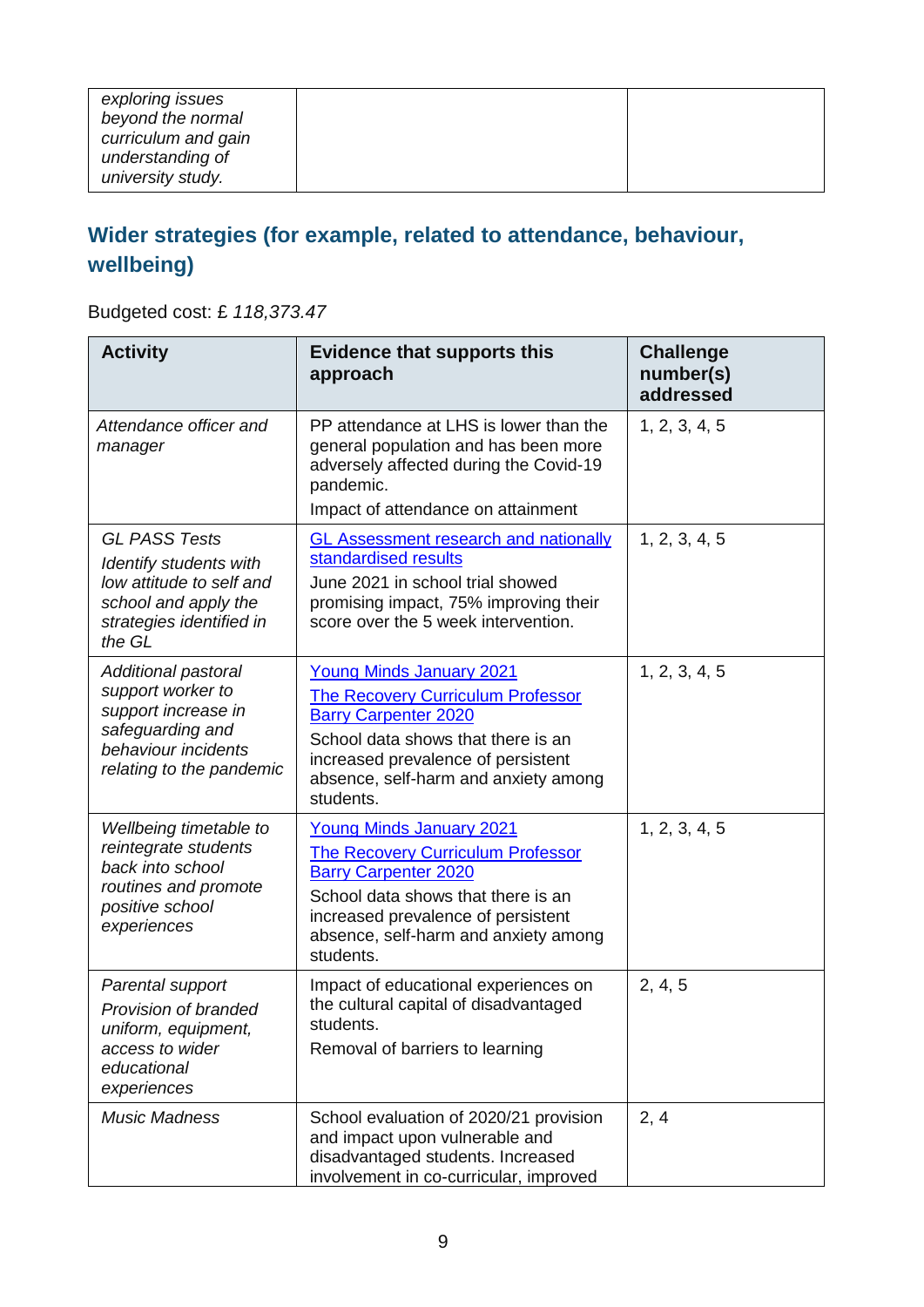|                                                              | sense of belonging and leadership<br>opportunities.               |      |
|--------------------------------------------------------------|-------------------------------------------------------------------|------|
| Bespoke careers advice<br>and post 16 application<br>support | In school identification of need for 2022<br>cohort to avoid NEET | 2, 5 |

### **Total budgeted cost: £** *198,254.71*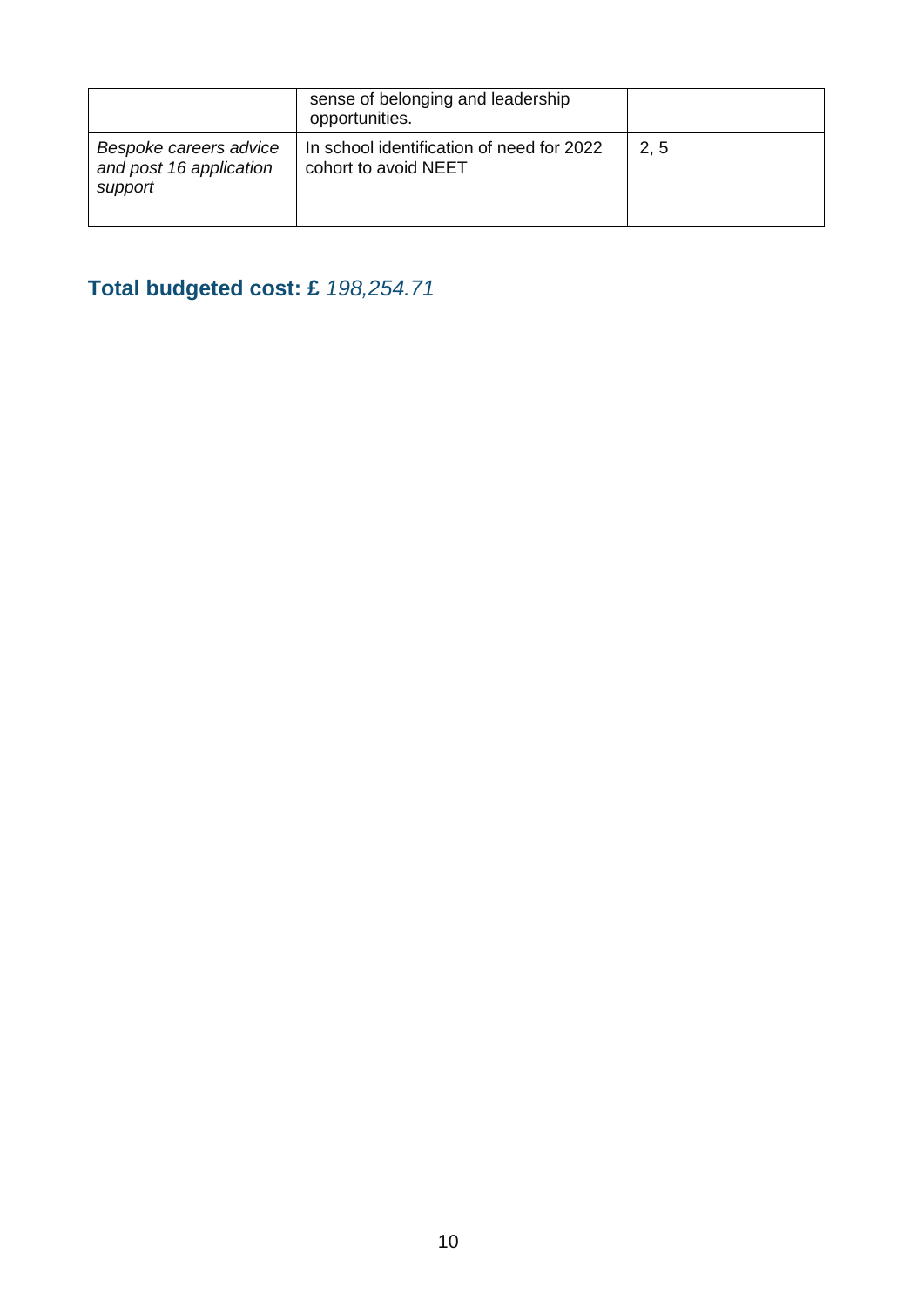## **Part B: Review of outcomes in the previous academic year**

#### **Pupil premium strategy outcomes**

This details the impact that our pupil premium activity had on pupils in the 2020 to 2021 academic year.

#### **The PPG for 2020/21 financial year was £103,825.**

Despite the limitations of the pandemic in 2020/21 disadvantaged students continued to make good progress and attain well at Lutterworth High School. Although no published data is available, GCSE outcomes were strong with 64% achieving both maths and English at grade 4, 47% achieving both at grade 5. This is in line with the national picture for all students. 100% of high prior attaining disadvantaged students achieved a 5+ in both Maths and English. 50% of MPA disadvantage students also achieved this.

Several elements of the 2020/21 plan were unable to take place. For the second year running there was an underspend of the pupil premium budget, meaning £62,239.31 was carried forward to the 2021/22 academic year. This has influenced our planning for 2021/22 where we have placed an emphasis on quality teaching first, catch-up tuition, and providing opportunity for students to develop cultural capital and skills that have been missed. A good example here is funding swimming for year 7 students.

Our investment in music for disadvantaged students in KS3 has shown real impact for the first time this year. Over 50% of student's taking music GCSE in year 10 are in receipt of the pupil premium, all playing instruments that they have learned to play since starting in year 7 in 2018.

During the pandemic money from the pupil premium grant was re-distributed to remove barriers to learning and support access to technology. For example we purchased books, stationary packs and additional devices with internet access to support our disadvantaged students. We also ensured the administration and distribution of vouchers for free school meals and digital devices met the guidance, and successfully supported our disadvantaged families during times of remote learning.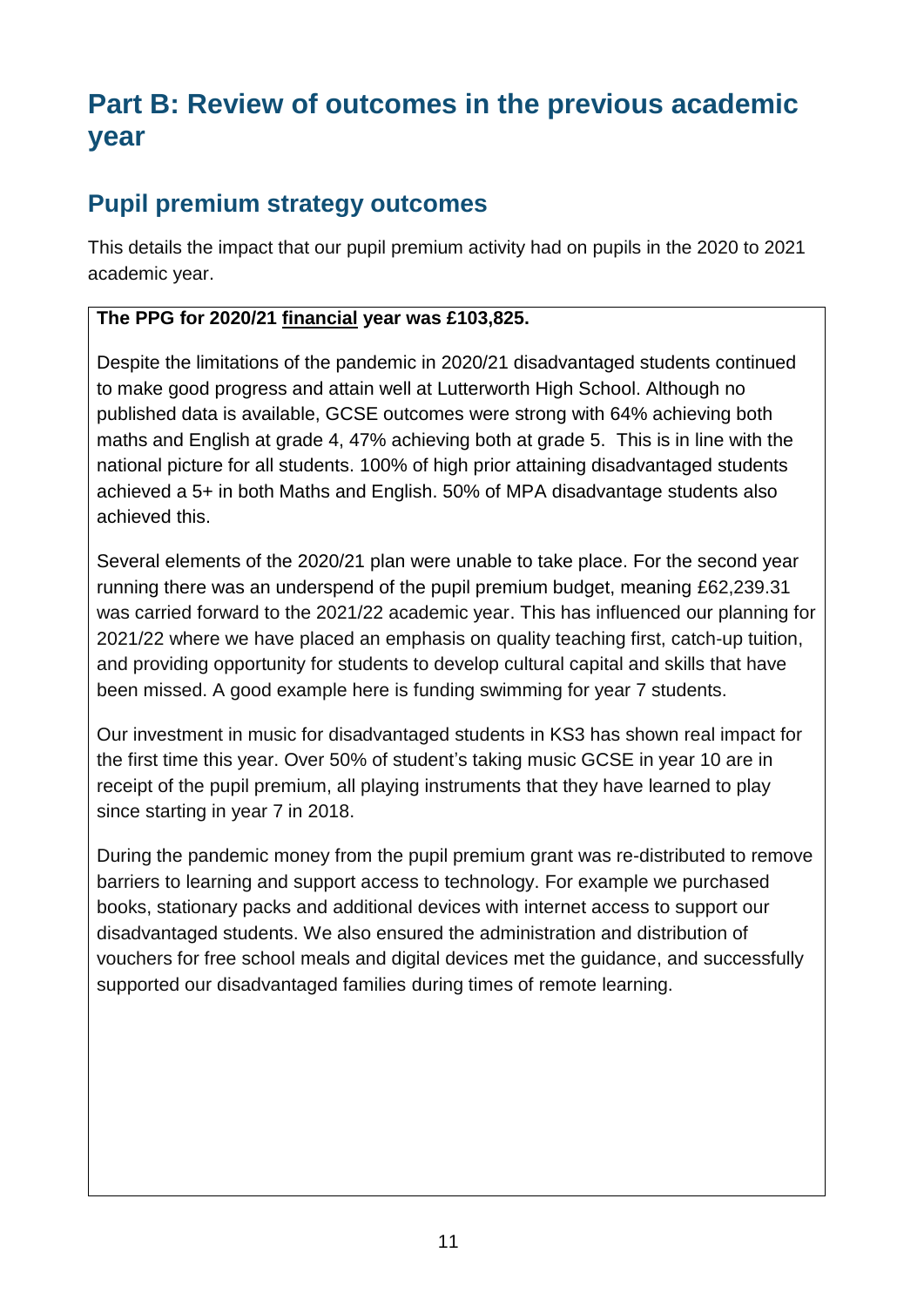The evaluation below gives a summary of the impact of spending against the 2020/22 pupil premium plan objectives.

| Aspect   | Characteristic       | Policy/ Spending implications                 | Impact                       |
|----------|----------------------|-----------------------------------------------|------------------------------|
| Quality  | <b>Pupil Premium</b> | Pupil premium co-ordinators                   | <b>Academic outcomes for</b> |
| Teaching | students do not      | to monitor and track perfor-                  | the 17 pupil premium (11     |
| First    | make as good         | mance of PP students.                         | FSM) students in 2021        |
|          | progress from        | 5 P's teaching strategy in class-             | were strong with 64%         |
|          | their starting       | rooms                                         | achieving both maths and     |
|          | points compared      | CPD - Teaching Triads to sup-                 | English at grade 4, 47%      |
|          | to students with     | port the development of high                  | achieving both at grade 5.   |
|          | similar prior at-    | quality teaching through                      | Students attained good re-   |
|          | tainment.            | <b>FAR feedback</b>                           | sults in all subject areas.  |
|          |                      | Ignite strategies                             | Progress monitoring data     |
|          | Good improve-        | Questioning                                   | also showed that the gap     |
|          | ment in outcome      | Provision of resources and                    | between PP and non PP        |
|          | seen in 2018/19      | books to enable independent                   | did not widen and stu-       |
|          | but further work     | learning.                                     | dent's outcomes exceeded     |
|          | needed to move       | Contribution to cost of GCSE                  | estimates based on their     |
|          | all PP students      | Pod and Elevate                               | prior attainment (FFT).      |
|          | into positive pro-   | Close monitoring of students'                 | National progress compar-    |
|          | gress.               | workbooks through student fo-                 | ators are not available this |
|          |                      | cus groups and book looks.                    | year.                        |
|          |                      | Quality assurance cycle                       |                              |
|          |                      | Individual mentoring of PP stu-               |                              |
|          |                      | dents in year 11 with SLT or                  |                              |
|          |                      | senior teachers                               |                              |
|          |                      | Bespoke interventions to sup-                 |                              |
|          |                      | port access to academic trips                 |                              |
|          |                      | and visits to increase academic<br>knowledge. |                              |
|          | PP Students are      | Provision of a homework club                  | 'Homework' was not used      |
|          | less likely to com-  | and bespoke provision for stu-                | during periods of remote     |
|          | plete homework       | dents to access work at home.                 | learning. However, the       |
|          | tasks to a good      | Contribution to the cost of                   | SMHW platform was used       |
|          | quality and on       | <b>SMHW to make homework</b>                  | extensively to set remote    |
|          | time at LHS.         | tasks accessible and to moni-                 | learning.                    |
|          |                      | tor use.                                      | All PP students had access   |
|          |                      | LSA time to support students                  | to devices and could ac-     |
|          |                      | without access to ICT                         | cess the required digital    |
|          |                      |                                               | platforms.                   |
|          |                      |                                               | LSA's were assigned to       |
|          |                      |                                               | contact PP students          |
|          |                      |                                               | weekly and QA checks on      |
|          |                      |                                               | engagement were used to      |
|          |                      |                                               | identify students not tak-   |
|          |                      |                                               | ing part in online learning. |
|          |                      |                                               | The impact of this was that  |
|          |                      |                                               | our internal monitoring      |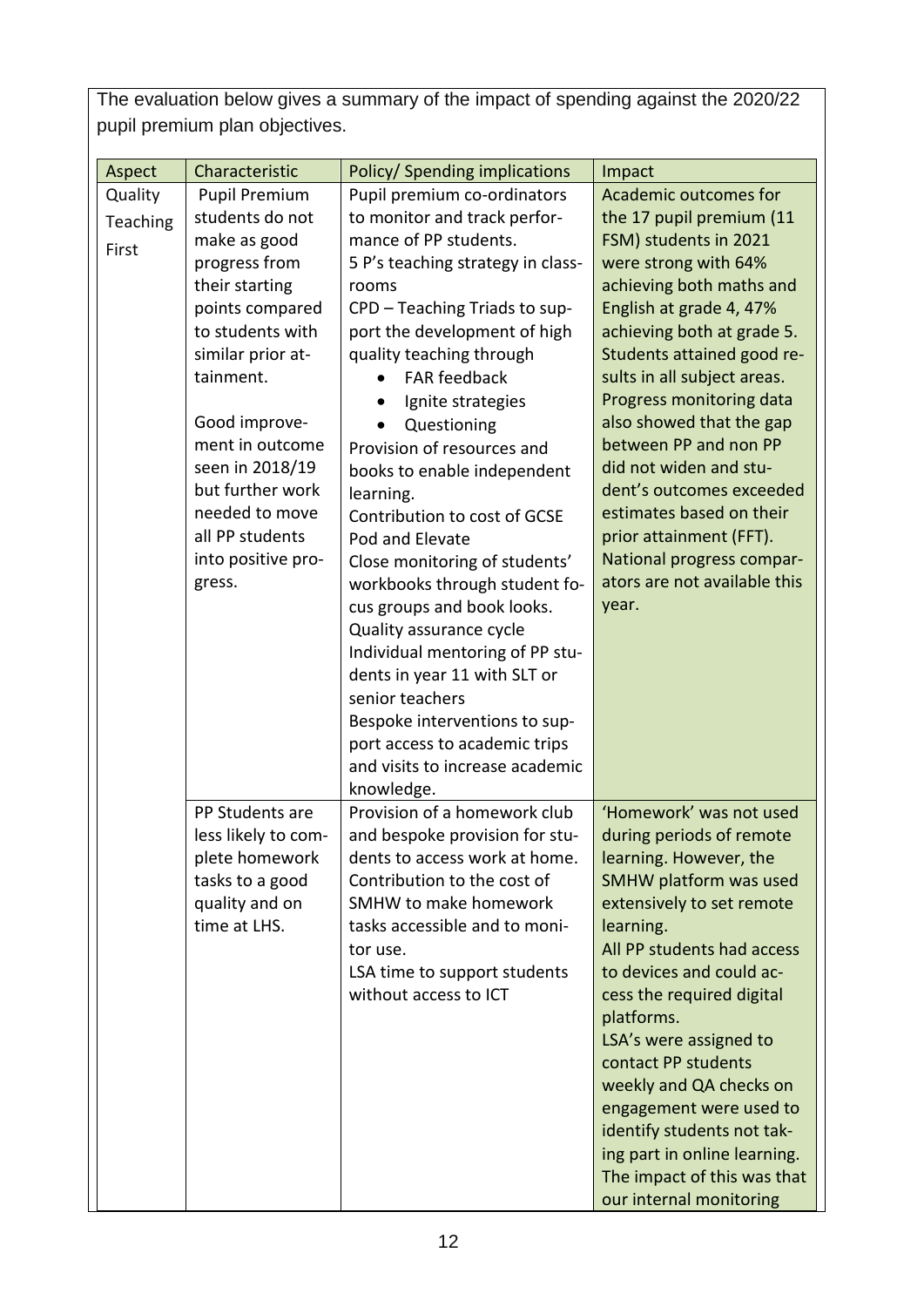|                     |                                                            | and remote learning as-     |
|---------------------|------------------------------------------------------------|-----------------------------|
|                     |                                                            | sessment showed that        |
|                     |                                                            | most PP students did en-    |
|                     |                                                            |                             |
|                     |                                                            | gage with online learning.  |
| PP students at      | Contribution towards pastoral                              | An additional member of     |
| LHS require more    | support                                                    | the student support team    |
| intervention in     | Character strengths                                        | was seconded to the pas-    |
| the classroom       | D4L Reward system                                          | toral team, funded by the   |
| than the general    | Bespoke contributions to alter-                            | pupil premium and recov-    |
| population          | native provision for students                              | ery budgets. This enabled   |
| through our D4L     | to access off site opportunities                           | more effective response to  |
| behaviour man-      | e.g. Tier 3 behaviour partner-                             | the rising number of safe-  |
| agement system.     | ship                                                       | guarding cases and con-     |
|                     |                                                            | cerns for student's mental  |
|                     |                                                            | and physical health.        |
|                     |                                                            | The pupil premium was       |
|                     |                                                            | also used to enable a small |
|                     |                                                            | number of students to ac-   |
|                     |                                                            | cess alternative provisions |
|                     |                                                            | keeping them engaged in     |
|                     |                                                            | learning during extended    |
|                     |                                                            | periods of time at home.    |
| PP students at      | Contribution to the provision                              |                             |
| LHS more likely to  | of LSA in classrooms and for in-                           |                             |
| have additional     | tervention.                                                |                             |
| needs compared      | 5 P's teaching                                             |                             |
| with the general    | Maths and English interven-                                |                             |
| population.         | tions                                                      |                             |
| PP students are     | Contribution to the cost of at-                            | The attendance of all stu-  |
| more likely to      | tendance officer and interven-                             | dents was disrupted by the  |
| have lower at-      | tion. Additional home visits                               | Covid 19 pandemic. In       |
| tendance than       | may be required to ensure stu-                             | 2020/21 persistent absen-   |
| non-pp students     |                                                            | tees and non-attendance     |
| at LHS. The rea-    | dents get to school. Support<br>from home tutors for those |                             |
|                     |                                                            | in general increased and    |
| sons for this vary  | not attending due to long-term                             | disadvantaged students      |
| but staff identify  | health issues.                                             | were most affected.         |
| social expecta-     | Social, emotional and wellbe-                              | The attendance team were    |
| tions and anxiety.  | ing support.                                               | essential in reintegrating  |
| Long-term illness   |                                                            | students back to school af- |
| is also a contrib-  |                                                            | ter home learning.          |
| uting factor.       |                                                            |                             |
| In most cohorts a   | Ignite teaching strategies in                              | In 2021 GCSE outcomes,      |
| number of PP stu-   | lessons - CPD for staff to drive                           | 100% of high prior attain-  |
| dents have high     | this.                                                      | ing disadvantaged stu-      |
| prior attainment.   | Positive setting of students                               | dents achieved a 5+ in      |
| Challenge and       | where appropriate                                          | both Maths and English.     |
| raising aspirations | Priority and/ or funded access                             | 50% of MPA disadvantage     |
| for this group of   | to HA opportunities across the                             | students also achieved      |
|                     | school                                                     |                             |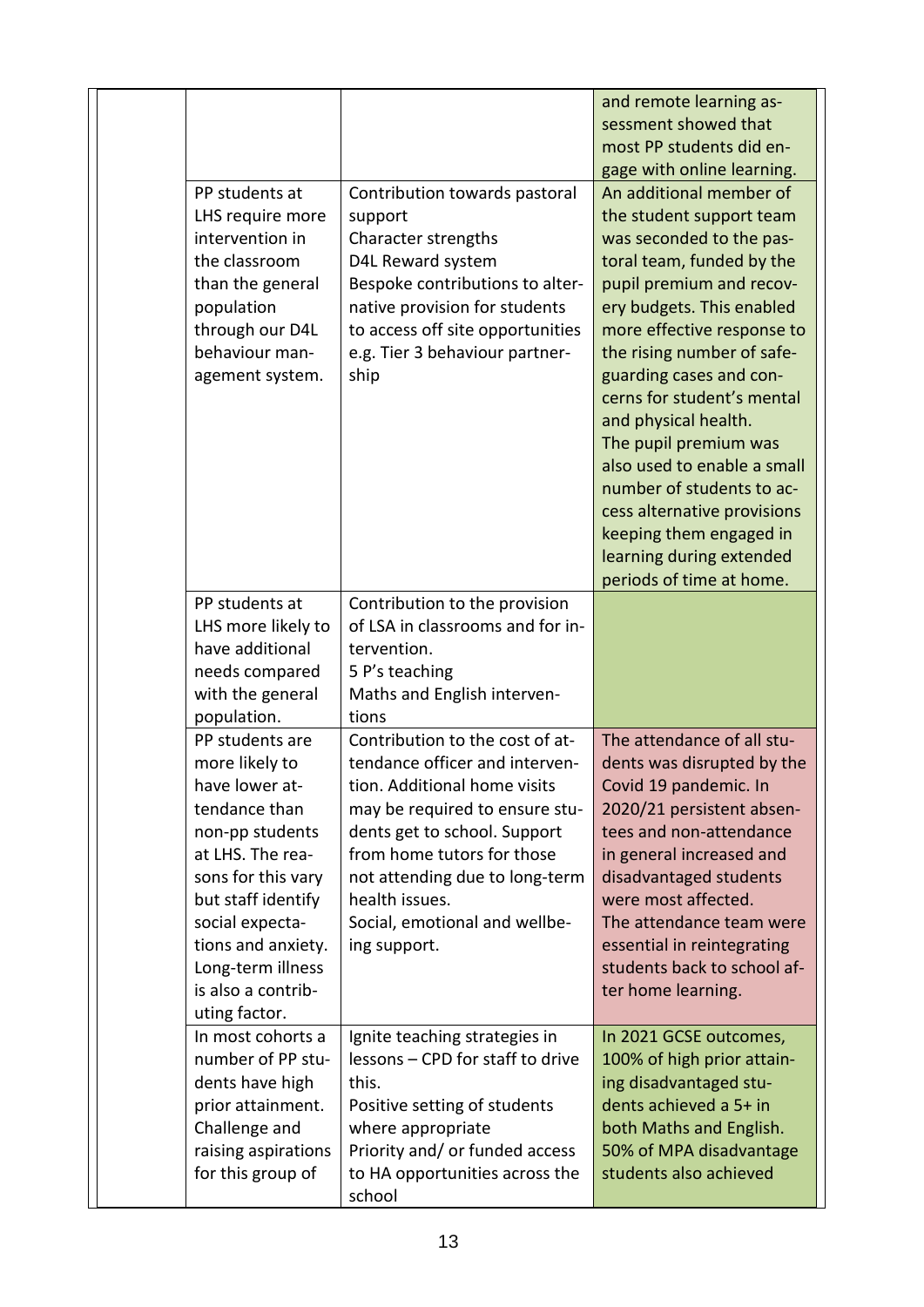| tial.<br>HPA PP students was 60.3.<br>Contribution to the admin-<br>Evaluation of the catch up<br>Literacy - Upon<br>transfer from pri-<br>7 provision led to the ex-<br>istration and monitoring of the<br>mary school, the<br>Accelerated reader scheme for<br>tension of this successful<br>literacy levels of<br><b>KS3 students</b><br>intervention. In December<br>PP students<br>Contribution towards provi-<br>2021, of the 40 English<br>sion of SPAG and reading inter-<br>(spelling and<br>CU7 students, 53.5%<br>reading ages) are<br>(N=23) made positive pro-<br>ventions throughout the year<br>more likely to be<br>groups at LHS<br>gress in their reading ages<br>below the na-<br>since the intervention<br>tional expected<br>started in September and<br>level and lower in<br>left the intervention pro-<br>comparisons to<br>gramme.<br>the general popu-<br>The remaining students<br>lation at LHS.<br>continued with the second<br>phase of CU7 intervention<br>as their reading compre-<br>hension level was still be-<br>low the 90th percentile. By<br>July 2021, 70.6% (N=16) of<br>the second phase English<br>CU7 cohort made progress<br>in their reading age. Of<br>these students<br>1+ year progress $-87.5%$<br>$(N=14)$ .<br>$\cdot$ 2+ year progress - 50%<br>$(N=8)$<br>$\cdot$ 3+ year progress – 31.3%<br>$(N=5)$<br>$\cdot$ 4+ year progress – 25%<br>$(N=4)$<br>Provision of the school mini-<br>Funding for taxis enabled<br>Remov-<br>LHS serves a rural<br>bus to take students home at<br>students to access alterna-<br>ing Barri-<br>community and<br>transport to and<br>ers to<br>critical points e.g. during the<br>tive provision arrange-<br>learning<br>from school pre-<br><b>GCSE</b> revision period<br>ments.<br>vents PP students<br>Taxis provided bespoke to<br>needs of individuals<br>attending extra-<br>curricular or af-<br>terschool activi-<br>ties<br>Limited or incon-<br>Priority booking for parents<br>Parental engagement was<br>made more difficult due to<br>evening - appointments made<br>sistent parental | students is essen- |                                 | this. The A8 score for the   |
|--------------------------------------------------------------------------------------------------------------------------------------------------------------------------------------------------------------------------------------------------------------------------------------------------------------------------------------------------------------------------------------------------------------------------------------------------------------------------------------------------------------------------------------------------------------------------------------------------------------------------------------------------------------------------------------------------------------------------------------------------------------------------------------------------------------------------------------------------------------------------------------------------------------------------------------------------------------------------------------------------------------------------------------------------------------------------------------------------------------------------------------------------------------------------------------------------------------------------------------------------------------------------------------------------------------------------------------------------------------------------------------------------------------------------------------------------------------------------------------------------------------------------------------------------------------------------------------------------------------------------------------------------------------------------------------------------------------------------------------------------------------------------------------------------------------------------------------------------------------------------------------------------------------------------------------------------------------------------------------------------------------------------------------------------------------------------------------------|--------------------|---------------------------------|------------------------------|
|                                                                                                                                                                                                                                                                                                                                                                                                                                                                                                                                                                                                                                                                                                                                                                                                                                                                                                                                                                                                                                                                                                                                                                                                                                                                                                                                                                                                                                                                                                                                                                                                                                                                                                                                                                                                                                                                                                                                                                                                                                                                                            |                    |                                 |                              |
|                                                                                                                                                                                                                                                                                                                                                                                                                                                                                                                                                                                                                                                                                                                                                                                                                                                                                                                                                                                                                                                                                                                                                                                                                                                                                                                                                                                                                                                                                                                                                                                                                                                                                                                                                                                                                                                                                                                                                                                                                                                                                            |                    |                                 |                              |
|                                                                                                                                                                                                                                                                                                                                                                                                                                                                                                                                                                                                                                                                                                                                                                                                                                                                                                                                                                                                                                                                                                                                                                                                                                                                                                                                                                                                                                                                                                                                                                                                                                                                                                                                                                                                                                                                                                                                                                                                                                                                                            |                    |                                 |                              |
|                                                                                                                                                                                                                                                                                                                                                                                                                                                                                                                                                                                                                                                                                                                                                                                                                                                                                                                                                                                                                                                                                                                                                                                                                                                                                                                                                                                                                                                                                                                                                                                                                                                                                                                                                                                                                                                                                                                                                                                                                                                                                            |                    |                                 |                              |
|                                                                                                                                                                                                                                                                                                                                                                                                                                                                                                                                                                                                                                                                                                                                                                                                                                                                                                                                                                                                                                                                                                                                                                                                                                                                                                                                                                                                                                                                                                                                                                                                                                                                                                                                                                                                                                                                                                                                                                                                                                                                                            |                    |                                 |                              |
|                                                                                                                                                                                                                                                                                                                                                                                                                                                                                                                                                                                                                                                                                                                                                                                                                                                                                                                                                                                                                                                                                                                                                                                                                                                                                                                                                                                                                                                                                                                                                                                                                                                                                                                                                                                                                                                                                                                                                                                                                                                                                            |                    |                                 |                              |
|                                                                                                                                                                                                                                                                                                                                                                                                                                                                                                                                                                                                                                                                                                                                                                                                                                                                                                                                                                                                                                                                                                                                                                                                                                                                                                                                                                                                                                                                                                                                                                                                                                                                                                                                                                                                                                                                                                                                                                                                                                                                                            |                    |                                 |                              |
|                                                                                                                                                                                                                                                                                                                                                                                                                                                                                                                                                                                                                                                                                                                                                                                                                                                                                                                                                                                                                                                                                                                                                                                                                                                                                                                                                                                                                                                                                                                                                                                                                                                                                                                                                                                                                                                                                                                                                                                                                                                                                            |                    |                                 |                              |
|                                                                                                                                                                                                                                                                                                                                                                                                                                                                                                                                                                                                                                                                                                                                                                                                                                                                                                                                                                                                                                                                                                                                                                                                                                                                                                                                                                                                                                                                                                                                                                                                                                                                                                                                                                                                                                                                                                                                                                                                                                                                                            |                    |                                 |                              |
|                                                                                                                                                                                                                                                                                                                                                                                                                                                                                                                                                                                                                                                                                                                                                                                                                                                                                                                                                                                                                                                                                                                                                                                                                                                                                                                                                                                                                                                                                                                                                                                                                                                                                                                                                                                                                                                                                                                                                                                                                                                                                            |                    |                                 |                              |
|                                                                                                                                                                                                                                                                                                                                                                                                                                                                                                                                                                                                                                                                                                                                                                                                                                                                                                                                                                                                                                                                                                                                                                                                                                                                                                                                                                                                                                                                                                                                                                                                                                                                                                                                                                                                                                                                                                                                                                                                                                                                                            |                    |                                 |                              |
|                                                                                                                                                                                                                                                                                                                                                                                                                                                                                                                                                                                                                                                                                                                                                                                                                                                                                                                                                                                                                                                                                                                                                                                                                                                                                                                                                                                                                                                                                                                                                                                                                                                                                                                                                                                                                                                                                                                                                                                                                                                                                            |                    |                                 |                              |
|                                                                                                                                                                                                                                                                                                                                                                                                                                                                                                                                                                                                                                                                                                                                                                                                                                                                                                                                                                                                                                                                                                                                                                                                                                                                                                                                                                                                                                                                                                                                                                                                                                                                                                                                                                                                                                                                                                                                                                                                                                                                                            |                    |                                 |                              |
|                                                                                                                                                                                                                                                                                                                                                                                                                                                                                                                                                                                                                                                                                                                                                                                                                                                                                                                                                                                                                                                                                                                                                                                                                                                                                                                                                                                                                                                                                                                                                                                                                                                                                                                                                                                                                                                                                                                                                                                                                                                                                            |                    |                                 |                              |
|                                                                                                                                                                                                                                                                                                                                                                                                                                                                                                                                                                                                                                                                                                                                                                                                                                                                                                                                                                                                                                                                                                                                                                                                                                                                                                                                                                                                                                                                                                                                                                                                                                                                                                                                                                                                                                                                                                                                                                                                                                                                                            |                    |                                 |                              |
|                                                                                                                                                                                                                                                                                                                                                                                                                                                                                                                                                                                                                                                                                                                                                                                                                                                                                                                                                                                                                                                                                                                                                                                                                                                                                                                                                                                                                                                                                                                                                                                                                                                                                                                                                                                                                                                                                                                                                                                                                                                                                            |                    |                                 |                              |
|                                                                                                                                                                                                                                                                                                                                                                                                                                                                                                                                                                                                                                                                                                                                                                                                                                                                                                                                                                                                                                                                                                                                                                                                                                                                                                                                                                                                                                                                                                                                                                                                                                                                                                                                                                                                                                                                                                                                                                                                                                                                                            |                    |                                 |                              |
|                                                                                                                                                                                                                                                                                                                                                                                                                                                                                                                                                                                                                                                                                                                                                                                                                                                                                                                                                                                                                                                                                                                                                                                                                                                                                                                                                                                                                                                                                                                                                                                                                                                                                                                                                                                                                                                                                                                                                                                                                                                                                            |                    |                                 |                              |
|                                                                                                                                                                                                                                                                                                                                                                                                                                                                                                                                                                                                                                                                                                                                                                                                                                                                                                                                                                                                                                                                                                                                                                                                                                                                                                                                                                                                                                                                                                                                                                                                                                                                                                                                                                                                                                                                                                                                                                                                                                                                                            |                    |                                 |                              |
|                                                                                                                                                                                                                                                                                                                                                                                                                                                                                                                                                                                                                                                                                                                                                                                                                                                                                                                                                                                                                                                                                                                                                                                                                                                                                                                                                                                                                                                                                                                                                                                                                                                                                                                                                                                                                                                                                                                                                                                                                                                                                            |                    |                                 |                              |
|                                                                                                                                                                                                                                                                                                                                                                                                                                                                                                                                                                                                                                                                                                                                                                                                                                                                                                                                                                                                                                                                                                                                                                                                                                                                                                                                                                                                                                                                                                                                                                                                                                                                                                                                                                                                                                                                                                                                                                                                                                                                                            |                    |                                 |                              |
|                                                                                                                                                                                                                                                                                                                                                                                                                                                                                                                                                                                                                                                                                                                                                                                                                                                                                                                                                                                                                                                                                                                                                                                                                                                                                                                                                                                                                                                                                                                                                                                                                                                                                                                                                                                                                                                                                                                                                                                                                                                                                            |                    |                                 |                              |
|                                                                                                                                                                                                                                                                                                                                                                                                                                                                                                                                                                                                                                                                                                                                                                                                                                                                                                                                                                                                                                                                                                                                                                                                                                                                                                                                                                                                                                                                                                                                                                                                                                                                                                                                                                                                                                                                                                                                                                                                                                                                                            |                    |                                 |                              |
|                                                                                                                                                                                                                                                                                                                                                                                                                                                                                                                                                                                                                                                                                                                                                                                                                                                                                                                                                                                                                                                                                                                                                                                                                                                                                                                                                                                                                                                                                                                                                                                                                                                                                                                                                                                                                                                                                                                                                                                                                                                                                            |                    |                                 |                              |
|                                                                                                                                                                                                                                                                                                                                                                                                                                                                                                                                                                                                                                                                                                                                                                                                                                                                                                                                                                                                                                                                                                                                                                                                                                                                                                                                                                                                                                                                                                                                                                                                                                                                                                                                                                                                                                                                                                                                                                                                                                                                                            |                    |                                 |                              |
|                                                                                                                                                                                                                                                                                                                                                                                                                                                                                                                                                                                                                                                                                                                                                                                                                                                                                                                                                                                                                                                                                                                                                                                                                                                                                                                                                                                                                                                                                                                                                                                                                                                                                                                                                                                                                                                                                                                                                                                                                                                                                            |                    |                                 |                              |
|                                                                                                                                                                                                                                                                                                                                                                                                                                                                                                                                                                                                                                                                                                                                                                                                                                                                                                                                                                                                                                                                                                                                                                                                                                                                                                                                                                                                                                                                                                                                                                                                                                                                                                                                                                                                                                                                                                                                                                                                                                                                                            |                    |                                 |                              |
|                                                                                                                                                                                                                                                                                                                                                                                                                                                                                                                                                                                                                                                                                                                                                                                                                                                                                                                                                                                                                                                                                                                                                                                                                                                                                                                                                                                                                                                                                                                                                                                                                                                                                                                                                                                                                                                                                                                                                                                                                                                                                            |                    |                                 |                              |
|                                                                                                                                                                                                                                                                                                                                                                                                                                                                                                                                                                                                                                                                                                                                                                                                                                                                                                                                                                                                                                                                                                                                                                                                                                                                                                                                                                                                                                                                                                                                                                                                                                                                                                                                                                                                                                                                                                                                                                                                                                                                                            |                    |                                 |                              |
|                                                                                                                                                                                                                                                                                                                                                                                                                                                                                                                                                                                                                                                                                                                                                                                                                                                                                                                                                                                                                                                                                                                                                                                                                                                                                                                                                                                                                                                                                                                                                                                                                                                                                                                                                                                                                                                                                                                                                                                                                                                                                            |                    |                                 |                              |
|                                                                                                                                                                                                                                                                                                                                                                                                                                                                                                                                                                                                                                                                                                                                                                                                                                                                                                                                                                                                                                                                                                                                                                                                                                                                                                                                                                                                                                                                                                                                                                                                                                                                                                                                                                                                                                                                                                                                                                                                                                                                                            |                    |                                 |                              |
|                                                                                                                                                                                                                                                                                                                                                                                                                                                                                                                                                                                                                                                                                                                                                                                                                                                                                                                                                                                                                                                                                                                                                                                                                                                                                                                                                                                                                                                                                                                                                                                                                                                                                                                                                                                                                                                                                                                                                                                                                                                                                            |                    |                                 |                              |
|                                                                                                                                                                                                                                                                                                                                                                                                                                                                                                                                                                                                                                                                                                                                                                                                                                                                                                                                                                                                                                                                                                                                                                                                                                                                                                                                                                                                                                                                                                                                                                                                                                                                                                                                                                                                                                                                                                                                                                                                                                                                                            |                    |                                 |                              |
|                                                                                                                                                                                                                                                                                                                                                                                                                                                                                                                                                                                                                                                                                                                                                                                                                                                                                                                                                                                                                                                                                                                                                                                                                                                                                                                                                                                                                                                                                                                                                                                                                                                                                                                                                                                                                                                                                                                                                                                                                                                                                            |                    |                                 |                              |
|                                                                                                                                                                                                                                                                                                                                                                                                                                                                                                                                                                                                                                                                                                                                                                                                                                                                                                                                                                                                                                                                                                                                                                                                                                                                                                                                                                                                                                                                                                                                                                                                                                                                                                                                                                                                                                                                                                                                                                                                                                                                                            |                    |                                 |                              |
|                                                                                                                                                                                                                                                                                                                                                                                                                                                                                                                                                                                                                                                                                                                                                                                                                                                                                                                                                                                                                                                                                                                                                                                                                                                                                                                                                                                                                                                                                                                                                                                                                                                                                                                                                                                                                                                                                                                                                                                                                                                                                            |                    |                                 |                              |
|                                                                                                                                                                                                                                                                                                                                                                                                                                                                                                                                                                                                                                                                                                                                                                                                                                                                                                                                                                                                                                                                                                                                                                                                                                                                                                                                                                                                                                                                                                                                                                                                                                                                                                                                                                                                                                                                                                                                                                                                                                                                                            |                    |                                 |                              |
|                                                                                                                                                                                                                                                                                                                                                                                                                                                                                                                                                                                                                                                                                                                                                                                                                                                                                                                                                                                                                                                                                                                                                                                                                                                                                                                                                                                                                                                                                                                                                                                                                                                                                                                                                                                                                                                                                                                                                                                                                                                                                            |                    |                                 |                              |
|                                                                                                                                                                                                                                                                                                                                                                                                                                                                                                                                                                                                                                                                                                                                                                                                                                                                                                                                                                                                                                                                                                                                                                                                                                                                                                                                                                                                                                                                                                                                                                                                                                                                                                                                                                                                                                                                                                                                                                                                                                                                                            |                    |                                 |                              |
|                                                                                                                                                                                                                                                                                                                                                                                                                                                                                                                                                                                                                                                                                                                                                                                                                                                                                                                                                                                                                                                                                                                                                                                                                                                                                                                                                                                                                                                                                                                                                                                                                                                                                                                                                                                                                                                                                                                                                                                                                                                                                            |                    |                                 |                              |
|                                                                                                                                                                                                                                                                                                                                                                                                                                                                                                                                                                                                                                                                                                                                                                                                                                                                                                                                                                                                                                                                                                                                                                                                                                                                                                                                                                                                                                                                                                                                                                                                                                                                                                                                                                                                                                                                                                                                                                                                                                                                                            |                    |                                 |                              |
|                                                                                                                                                                                                                                                                                                                                                                                                                                                                                                                                                                                                                                                                                                                                                                                                                                                                                                                                                                                                                                                                                                                                                                                                                                                                                                                                                                                                                                                                                                                                                                                                                                                                                                                                                                                                                                                                                                                                                                                                                                                                                            |                    |                                 |                              |
|                                                                                                                                                                                                                                                                                                                                                                                                                                                                                                                                                                                                                                                                                                                                                                                                                                                                                                                                                                                                                                                                                                                                                                                                                                                                                                                                                                                                                                                                                                                                                                                                                                                                                                                                                                                                                                                                                                                                                                                                                                                                                            |                    |                                 |                              |
|                                                                                                                                                                                                                                                                                                                                                                                                                                                                                                                                                                                                                                                                                                                                                                                                                                                                                                                                                                                                                                                                                                                                                                                                                                                                                                                                                                                                                                                                                                                                                                                                                                                                                                                                                                                                                                                                                                                                                                                                                                                                                            |                    |                                 |                              |
|                                                                                                                                                                                                                                                                                                                                                                                                                                                                                                                                                                                                                                                                                                                                                                                                                                                                                                                                                                                                                                                                                                                                                                                                                                                                                                                                                                                                                                                                                                                                                                                                                                                                                                                                                                                                                                                                                                                                                                                                                                                                                            | engagement with    | via phone call prior to general | the restrictions of the pan- |
| the school places<br>launch<br>demic                                                                                                                                                                                                                                                                                                                                                                                                                                                                                                                                                                                                                                                                                                                                                                                                                                                                                                                                                                                                                                                                                                                                                                                                                                                                                                                                                                                                                                                                                                                                                                                                                                                                                                                                                                                                                                                                                                                                                                                                                                                       |                    |                                 |                              |
| PP students at a                                                                                                                                                                                                                                                                                                                                                                                                                                                                                                                                                                                                                                                                                                                                                                                                                                                                                                                                                                                                                                                                                                                                                                                                                                                                                                                                                                                                                                                                                                                                                                                                                                                                                                                                                                                                                                                                                                                                                                                                                                                                           |                    |                                 |                              |
| disadvantage                                                                                                                                                                                                                                                                                                                                                                                                                                                                                                                                                                                                                                                                                                                                                                                                                                                                                                                                                                                                                                                                                                                                                                                                                                                                                                                                                                                                                                                                                                                                                                                                                                                                                                                                                                                                                                                                                                                                                                                                                                                                               |                    |                                 |                              |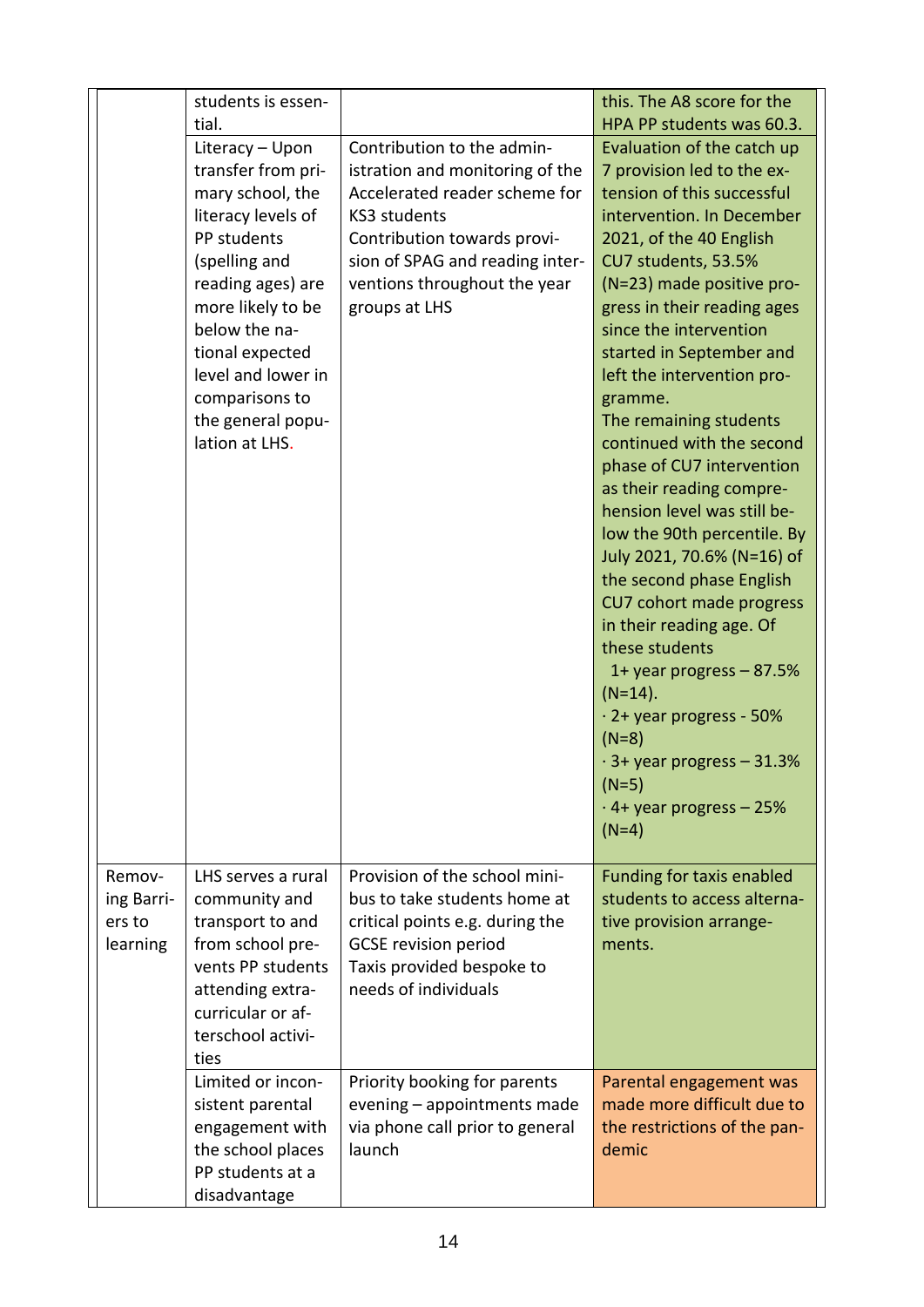|           | when compared                       | Staff to make one positive                      |                                |
|-----------|-------------------------------------|-------------------------------------------------|--------------------------------|
|           | with the general                    | phone call per week - priori-                   |                                |
|           | population                          | tise PP students                                |                                |
|           |                                     | D4L Postcard rewards are very                   |                                |
|           |                                     | popular with PP students in<br>KS4              |                                |
|           | Lack of books, re-                  | Revision guides provided to all                 | Additional funding was al-     |
|           | sources, equip-                     | year 10 PP students                             | located here as it was         |
|           | ment or uniform                     | Bespoke revision plans pro-                     | identified as an area of       |
|           |                                     | vided with incentives to at-                    | need for our families as we    |
|           |                                     | tend.                                           | emerged from the school        |
|           |                                     | Support with uniform pur-                       | closures.                      |
|           |                                     | chase for FSM students. Re-                     |                                |
|           |                                     | quests for support from other                   |                                |
|           |                                     | PP students considered on in-                   |                                |
|           |                                     | dividual needs.                                 |                                |
| Providing | PP students are                     | Funding of SMSC visit to places                 | This was not completed         |
| oppor-    | less likely to at-                  | of worship in year 10.                          | due to the limitations of      |
| tunity    | tend 'off site' or                  | Priority spending targets stu-                  | <b>Covid Restrictions.</b>     |
|           | residential trips                   | dents in year 8 and 10 to sup-                  |                                |
|           | and visits or the                   | port with the cost of residen-                  |                                |
|           | take part in the                    | tial trips.                                     |                                |
|           | DofE Awards                         | Specific targeting and bespoke                  |                                |
|           |                                     | support for students in year 10                 |                                |
|           |                                     | to complete the Bronze DofE                     |                                |
|           |                                     | award.<br>Music madness                         | <b>Music lessons and Music</b> |
|           | Without support,<br>PP students are |                                                 | madness continued              |
|           | less likely to play                 | Steel pans group<br>Individual funded music of- | through the pandemic,          |
|           | a musical instru-                   | fered lessons from Y7                           | providing both remote and      |
|           | ment or engage                      | Involvement in school show                      | in-person lessons.             |
|           | in other cultural                   | specifically offered to PP                      |                                |
|           | experiences re-                     |                                                 | Over 50% of students now       |
|           | lated to the arts.                  |                                                 | successfully taking music      |
|           |                                     |                                                 | GCSE in year 10 are PP as a    |
|           |                                     |                                                 | consequence of invest-         |
|           |                                     |                                                 | ment in music provision in     |
|           |                                     |                                                 | KS3 for these students.        |
|           |                                     |                                                 |                                |
|           |                                     |                                                 | One to one lessons were        |
|           |                                     |                                                 | most affected due to the       |
|           |                                     |                                                 | inconsistency of attend-       |
|           |                                     |                                                 | ance.                          |
|           | PP students are                     | Bespoke funding for MFL op-                     |                                |
|           | less likely to                      | portunities for students in KS3                 |                                |
|           | choose a lan-                       | or year 10                                      |                                |
|           | guage GCSE and                      | Individual options meetings                     |                                |
|           | therefore less                      | with senior teachers to ensure                  |                                |
|           |                                     |                                                 |                                |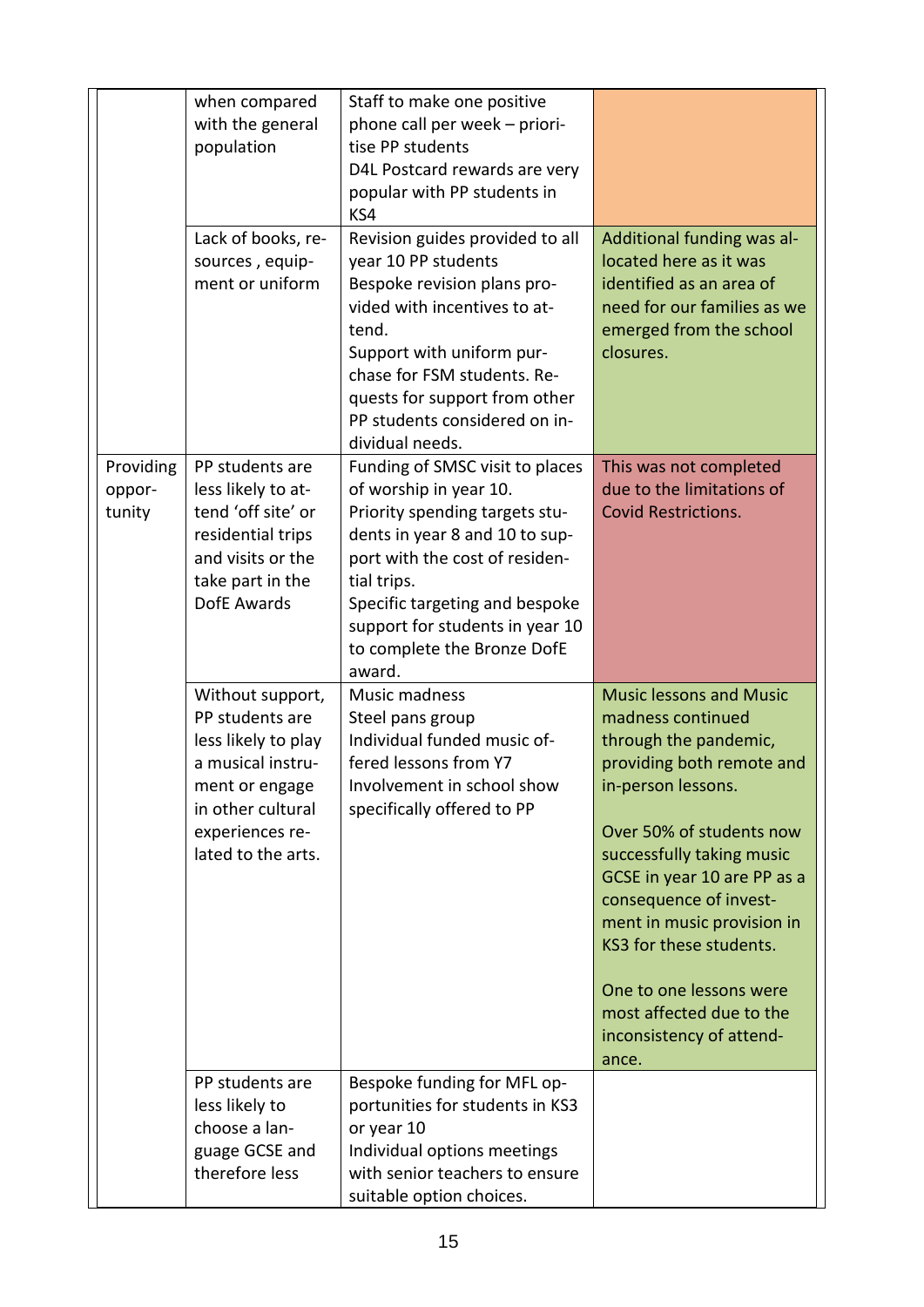|                              | likely to complete<br>the Ebacc                                                                                                                                                                                                                                                                                                                                                      |                                                                                                                                                                                                                     |                                                                                                                                                                                           |
|------------------------------|--------------------------------------------------------------------------------------------------------------------------------------------------------------------------------------------------------------------------------------------------------------------------------------------------------------------------------------------------------------------------------------|---------------------------------------------------------------------------------------------------------------------------------------------------------------------------------------------------------------------|-------------------------------------------------------------------------------------------------------------------------------------------------------------------------------------------|
|                              | Pupil premium<br>students are less<br>likely to attend<br>the LHS Summer<br>School for new<br>year 7 students                                                                                                                                                                                                                                                                        | Fully funded places for all year<br>6/7 PP students<br>PP students in year 8/9/10 of-<br>fered the chance to volunteer<br>to support summer school                                                                  | Summer school took place<br>for 150 students $-$ all<br>funded via the summer<br>school funding. Included a<br>strong literacy and numer-<br>acy focus taught by quali-<br>fied teachers. |
| No child<br>left be-<br>hind | PP students are<br>less likely to at-<br>tend afterschool<br>or holiday revi-<br>sion<br>PP students are                                                                                                                                                                                                                                                                             | Mini bus provided to villages<br>during exam build up<br>Individual revision packs pro-<br>vided to all students.<br>Tutors provided on a needs as-<br>sessed and bespoke basis<br>Availability of 1to1 tutoring in | Taxis provided.                                                                                                                                                                           |
|                              | less likely to ac-<br>cess additional<br>tutoring outside<br>of school time<br>Work experience                                                                                                                                                                                                                                                                                       | or outside of school time as-<br>sessed by need.<br>All year 10 students offered                                                                                                                                    | This was not completed                                                                                                                                                                    |
|                              | opportunities<br>may be limited<br>for PP students<br>due to a lack of<br>cultural capital.                                                                                                                                                                                                                                                                                          | work experience funded and<br>coordinated by LEBC.                                                                                                                                                                  | due to the limitations of<br><b>Covid Restrictions.</b>                                                                                                                                   |
|                              | The number of PP<br>students at LHS is<br>below the na-<br>tional average<br>and according to<br>the Index of Mul-<br>tiple Deprivation,<br>the LHS catch-<br>ment is amongst<br>the 30% least de-<br>prived neighbour-<br>hoods in the<br>country. The dis-<br>advantage gap<br>experienced by<br>PP students might<br>therefore be rela-<br>tively much big-<br>ger in real terms. | A pupil premium co-ordinator<br>and assistant to champion and<br>support all PP students.<br>Pastoral support.<br>Character Strengths philoso-<br>phy – The worth it project                                        |                                                                                                                                                                                           |
|                              |                                                                                                                                                                                                                                                                                                                                                                                      |                                                                                                                                                                                                                     |                                                                                                                                                                                           |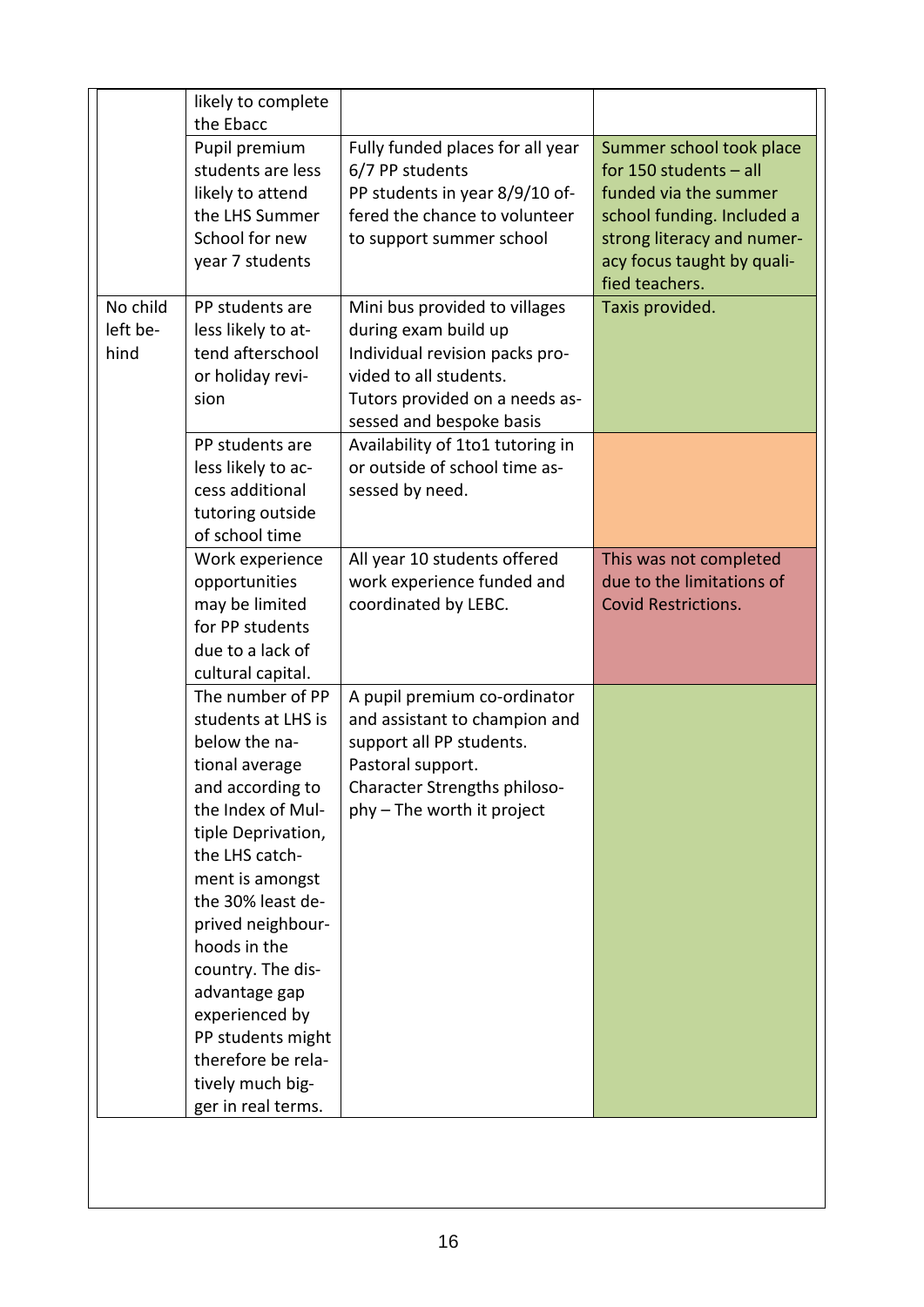# **Externally provided programmes**

| Programme                 | <b>Provider</b>       |
|---------------------------|-----------------------|
| <b>Accelerated Reader</b> | Renaissance           |
| <b>Scholars Club</b>      | <b>Brilliant Club</b> |
|                           |                       |